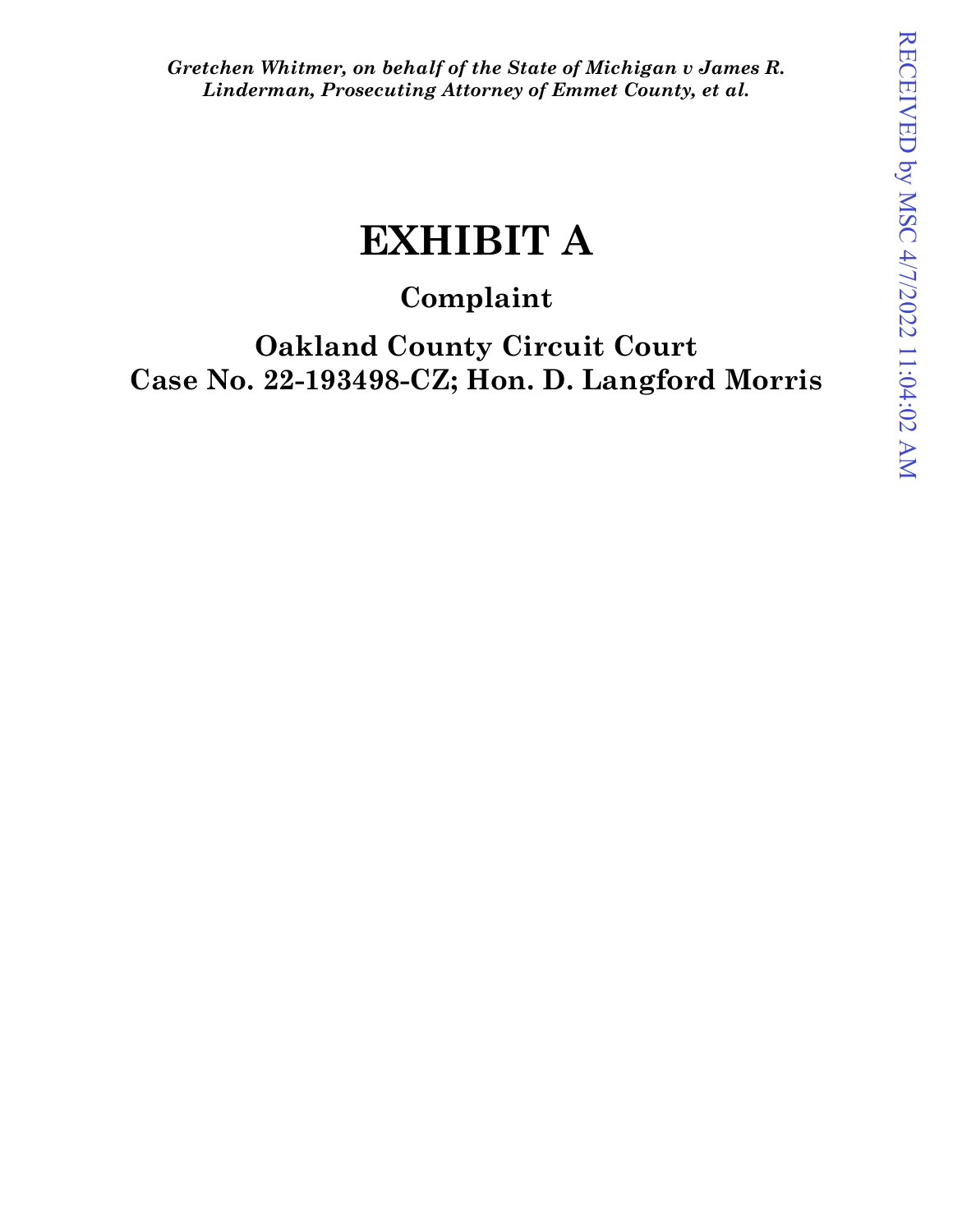## STATE OF MICHIGAN IN THE 6TH JUDICIAL CIRCUIT COURT FOR THE COUNTY OF OAKLAND

GRETCHEN WHITMER, on behalf of the State of Michigan,

 $Case No. 22-CCZ$ 

Plaintiff,

v

Hon.

JAMES R. LINDERMAN, Prosecuting Attorney of Emmet County, DAVID S. LEYTON, Prosecuting Attorney of Genesee County, NOELLE R. MOEGGENBERG, Prosecuting Attorney of Grand Traverse County, CAROL A. SIEMON, Prosecuting Attorney of Ingham County, JERARD M. JARZYNKA, Prosecuting Attorney of Jackson County, JEFFREY S. GETTING, Prosecuting Attorney of Kalamazoo County, CHRISTOPHER R. BECKER, Prosecuting Attorney of Kent County, PETER J. LUCIDO, Prosecuting Attorney of Macomb County, MATTHEW J. WIESE, Prosecuting Attorney of Marquette County, KAREN D. McDONALD, Prosecuting Attorney of Oakland County, JOHN A. McCOLGAN, Prosecuting Attorney of Saginaw County, ELI NOAM SAVIT, Prosecuting Attorney of Washtenaw County, and KYM L. WORTHY, Prosecuting Attorney of Wayne County, in their official capacities,

Defendants.

# **COMPLAINT FOR DECLARATORY AND INJUNCTIVE RELIEF**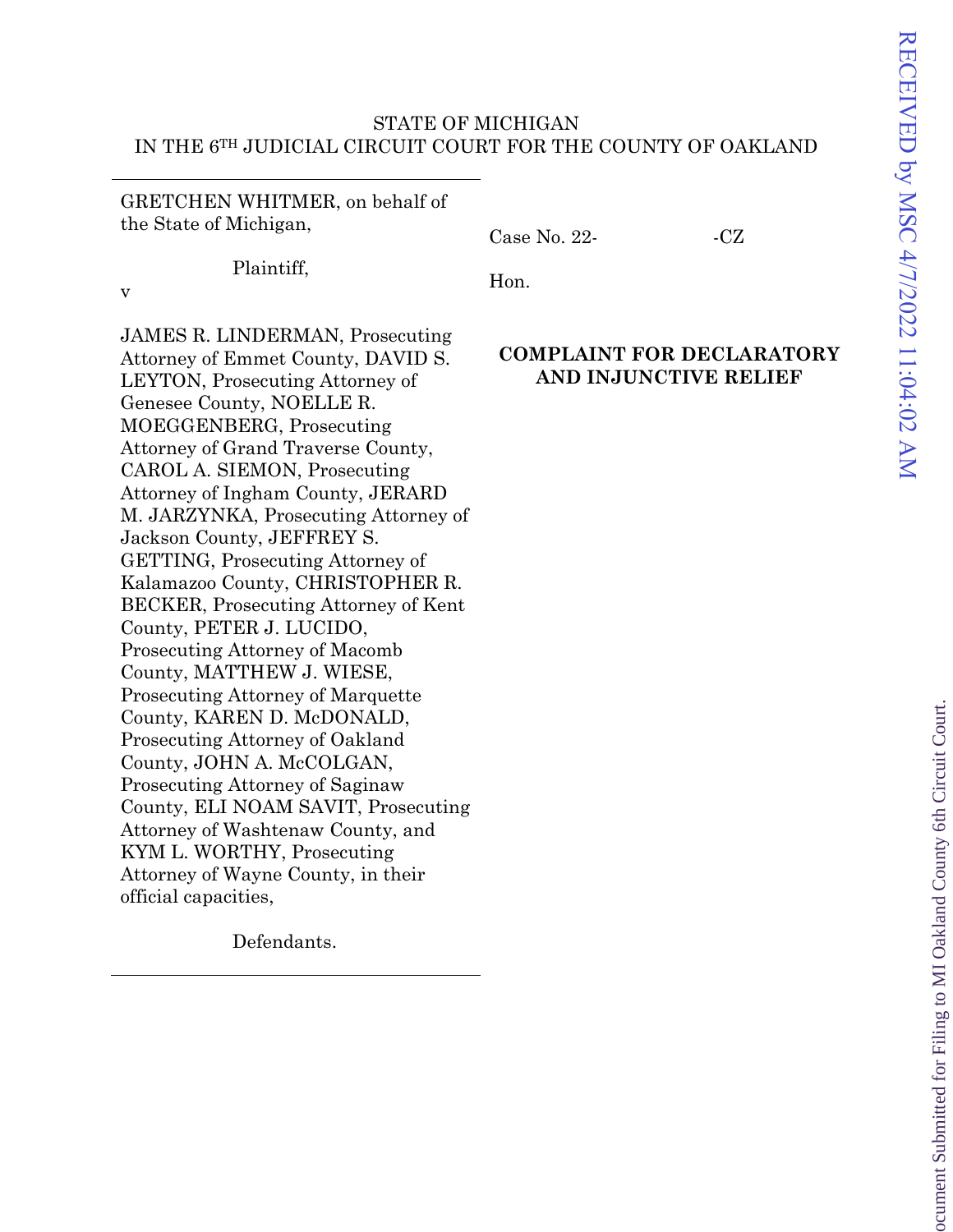ocument Submitted for Filing to MI Oakland County 6th Circuit Court.

| Christina Grossi (P67482)<br>Deputy Attorney General | Lori A. Martin ( <i>pro hac vice</i> to be submitted)<br>Alan E. Schoenfeld ( <i>pro hac vice</i> to be<br>submitted) |
|------------------------------------------------------|-----------------------------------------------------------------------------------------------------------------------|
| Linus Banghart-Linn (P73230)                         | Emily Barnet ( <i>pro hac vice</i> to be submitted)                                                                   |
| Christopher Allen (P75329)                           | Cassandra Mitchell (pro hac vice to be                                                                                |
| Kyla Barranco (P81082)                               | submitted)                                                                                                            |
| <b>Assistant Attorneys General</b>                   | Benjamin H.C. Lazarus (pro hac vice to be                                                                             |
| Michigan Dep't of Attorney General                   | submitted)                                                                                                            |
| P.O. Box 30212                                       | Special Assistant Attorneys General                                                                                   |
| Lansing, MI 48909                                    | Wilmer Cutler Pickering Hale and Dorr LLP                                                                             |
| $(517)$ 335-7628                                     | 7 World Trade Center                                                                                                  |
| Banghart-LinnL@michigan.gov                          | 250 Greenwich Street                                                                                                  |
| Allenc28@michigan.gov                                | New York, NY 10007                                                                                                    |
| barrancok@michigan.gov                               | $(212)$ 230-8800                                                                                                      |
|                                                      | lori.martin@wilmerhale.com                                                                                            |
|                                                      | Kimberly Parker ( <i>pro hac vice</i> to be submitted)                                                                |
|                                                      | Lily R. Sawyer ( <i>pro hac vice</i> to be submitted)                                                                 |
|                                                      | Special Assistant Attorneys General                                                                                   |
|                                                      | Wilmer Cutler Pickering Hale and Dorr LLP                                                                             |
|                                                      | 1875 Pennsylvania Avenue NW                                                                                           |
|                                                      | Washington, DC 20006                                                                                                  |
|                                                      | $(202)$ 663-6000                                                                                                      |
|                                                      | kimberly.parker@wilmerhale.com                                                                                        |

*Attorneys for Governor Gretchen Whitmer*

## **COMPLAINT FOR DECLARATORY AND INJUNCTIVE RELIEF**

The Governor brings this action pursuant to her power to enforce compliance with, and to restrain violations of, the Michigan Constitution. Const 1963, art 5, § 8. Specifically, the Governor brings this action to protect the right of Michigan women to obtain abortions, as guaranteed by the Due Process Clause of the Michigan Constitution, Const 1963, art 1, § 17, and to enjoin enforcement of Michigan's criminal abortion statute, which was enacted in violation of the Equal Protection Clause of the Michigan Constitution, Const 1963, art 1, § 2, based on the following allegations: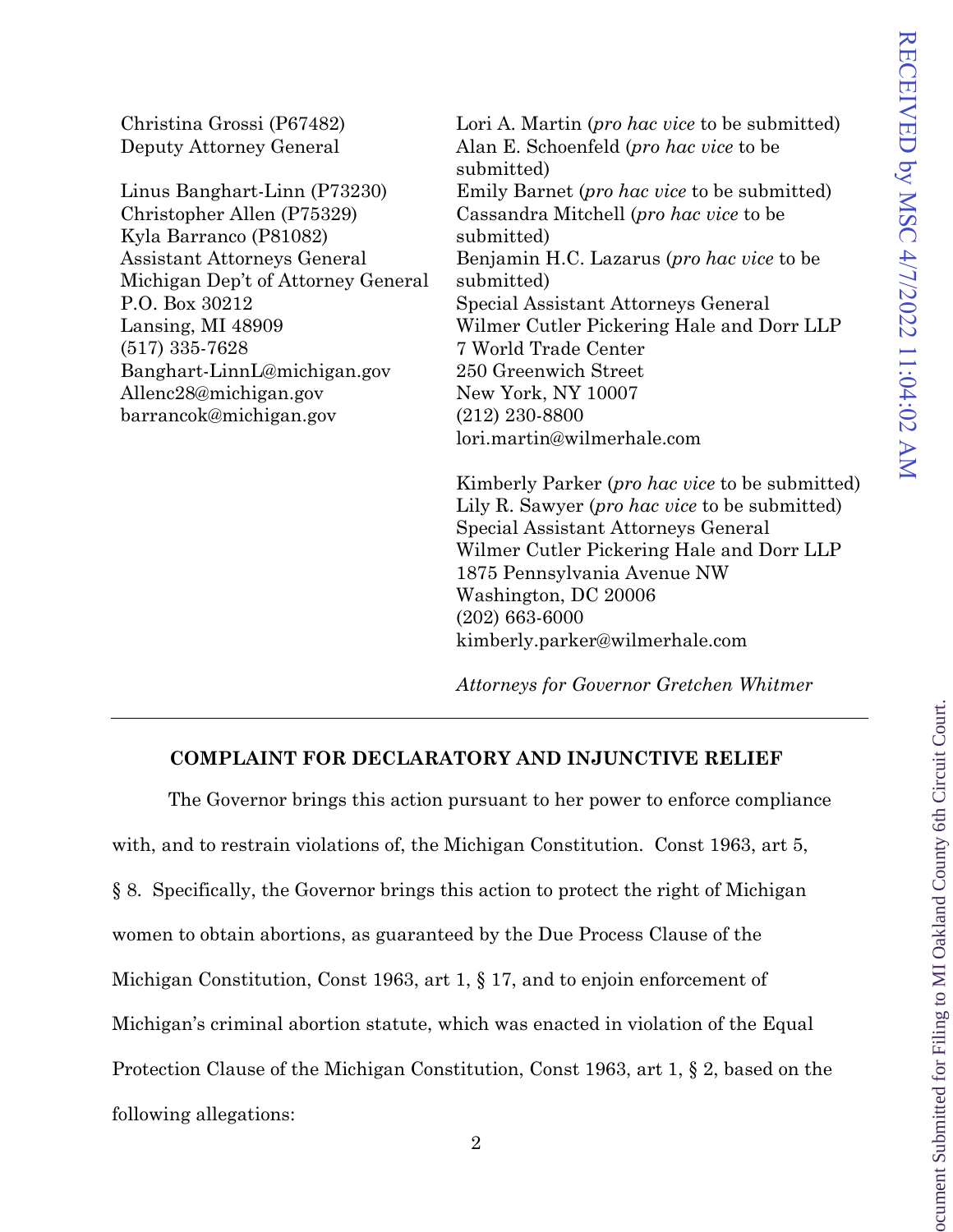ocument Submitted for Filing to MI Oakland County 6th Circuit Court

#### **INTRODUCTION**

1. The Michigan Constitution guarantees the right to abortion and to equal protection of the laws.

2. Michigan's criminal abortion statute, section 14 of the Michigan Penal Code, MCL 750.14, violates both those state constitutional rights.

3. The statute makes it a felony for "[a]ny person" to provide an abortion, except where "necessary to preserve the life of [the pregnant] woman." MCL 750.14. If the abortion procedure results in death of the pregnant woman, the offense is deemed manslaughter. *Id.* 

4. In 1973, the Michigan Supreme Court construed the statute to avoid its unconstitutionality under federal law by exempting abortions protected under the then recently decided *Roe v Wade,* 410 US 113 (1973). See *People v Bricker*, 389 Mich 524, 529–530 (1973). In the Court's words, the statute must be construed "to mean that the prohibition of this section shall not apply to 'miscarriages' authorized by a pregnant woman's attending physician in the exercise of his medical judgment; the effectuation of the decision to abort is also left to the physician's judgment; however, a physician may not cause a miscarriage after viability except where necessary, in his medical judgment to preserve the life or health of the mother." *Id.* 

5. But it has been nearly 50 years since *Bricker*, and nearly 50 years since *Roe*. The contours of the right to abortion protected by the U.S. Constitution have shifted. The protections secured by *Roe*—the foundation for *Bricker*'s narrowing construction of MCL 750.14—have been eroded.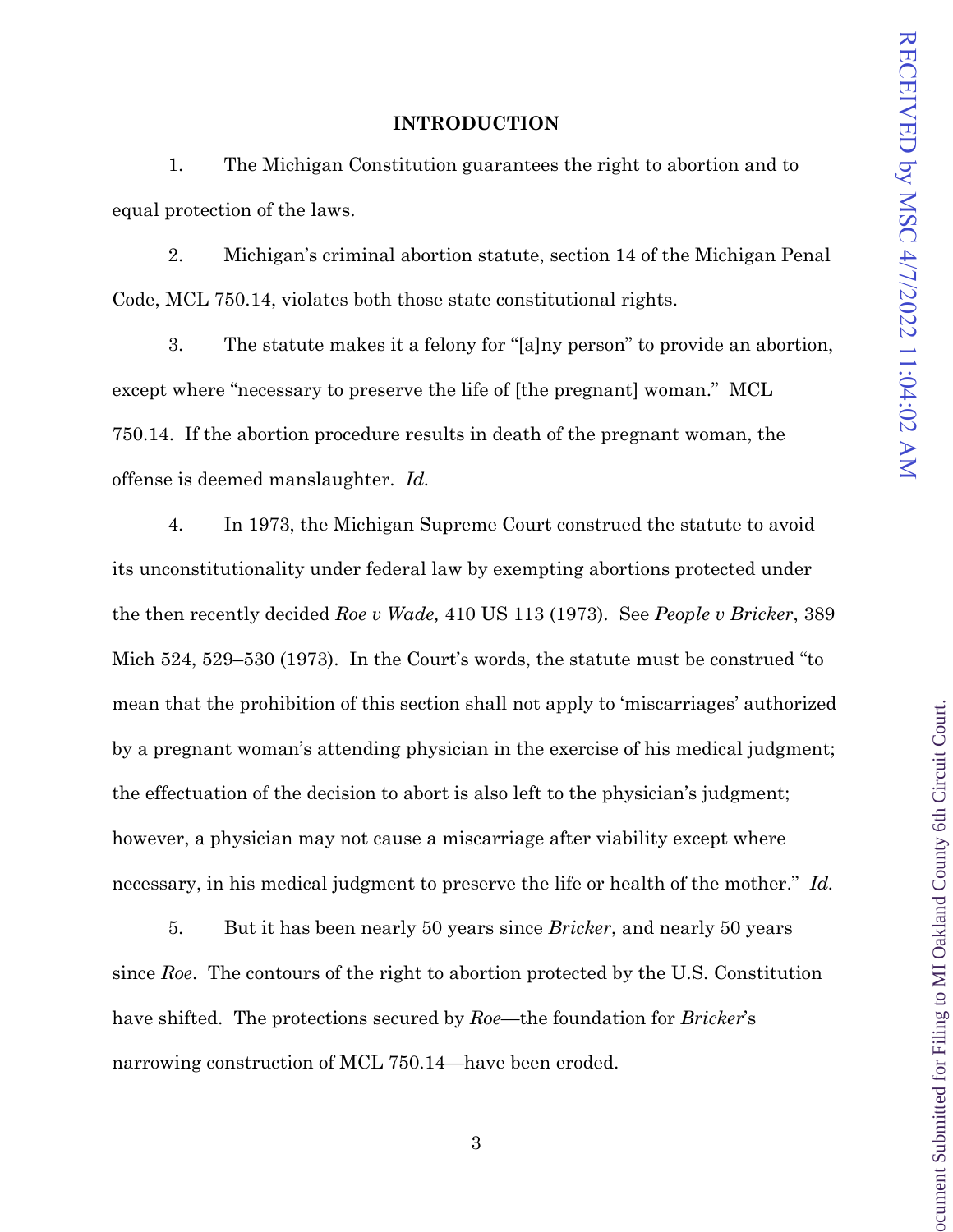ocument Submitted for Filing to MI Oakland County 6th Circuit Court

6. And the Michigan Supreme Court has never addressed whether the Michigan Constitution protects the right to abortion, leaving unreviewed the erroneous decision of the Michigan Court of Appeals, which held that "there is no right to abortion under the Michigan Constitution." *Mahaffey v Att'y General*, 222 Mich App 325, 336 (1997), *lv den* 456 Mich 948 (1998).

7. As a result, there is substantial uncertainty about whether MCL 750.14 is presently enforceable or the scope of impairment of the right to abortion that statute permits. In the absence of a clear and authoritative pronouncement from the Michigan Supreme Court about whether, or to what extent, MCL 750.14 is valid under the Michigan Constitution, the exercise of the right to abortion is impaired. It is necessary and appropriate to resolve that uncertainty, which chills the right to abortion and currently affects the decisions of Michiganders seeking abortions. See *Citizens Protecting Michigan's Const v Sec'y of State*, 280 Mich App 273, *aff'd in relevant part* 482 Mich 960 (2008); *Michigan United Conservation Clubs v Sec'y of State*, 463 Mich 1009 (2001).

8. MCL 750.14 is unconstitutional under the Michigan Constitution, and thus unenforceable today, for two reasons. First, Michigan's Due Process Clause provides a right to privacy and bodily autonomy that is violated by the state's criminalization of abortion. Second, Michigan's Equal Protection Clause forbids discriminatory laws like MCL 750.14, an early twentieth-century sex-based classification based on paternalistic justifications and overbroad generalizations about the role of women in the workforce and in families.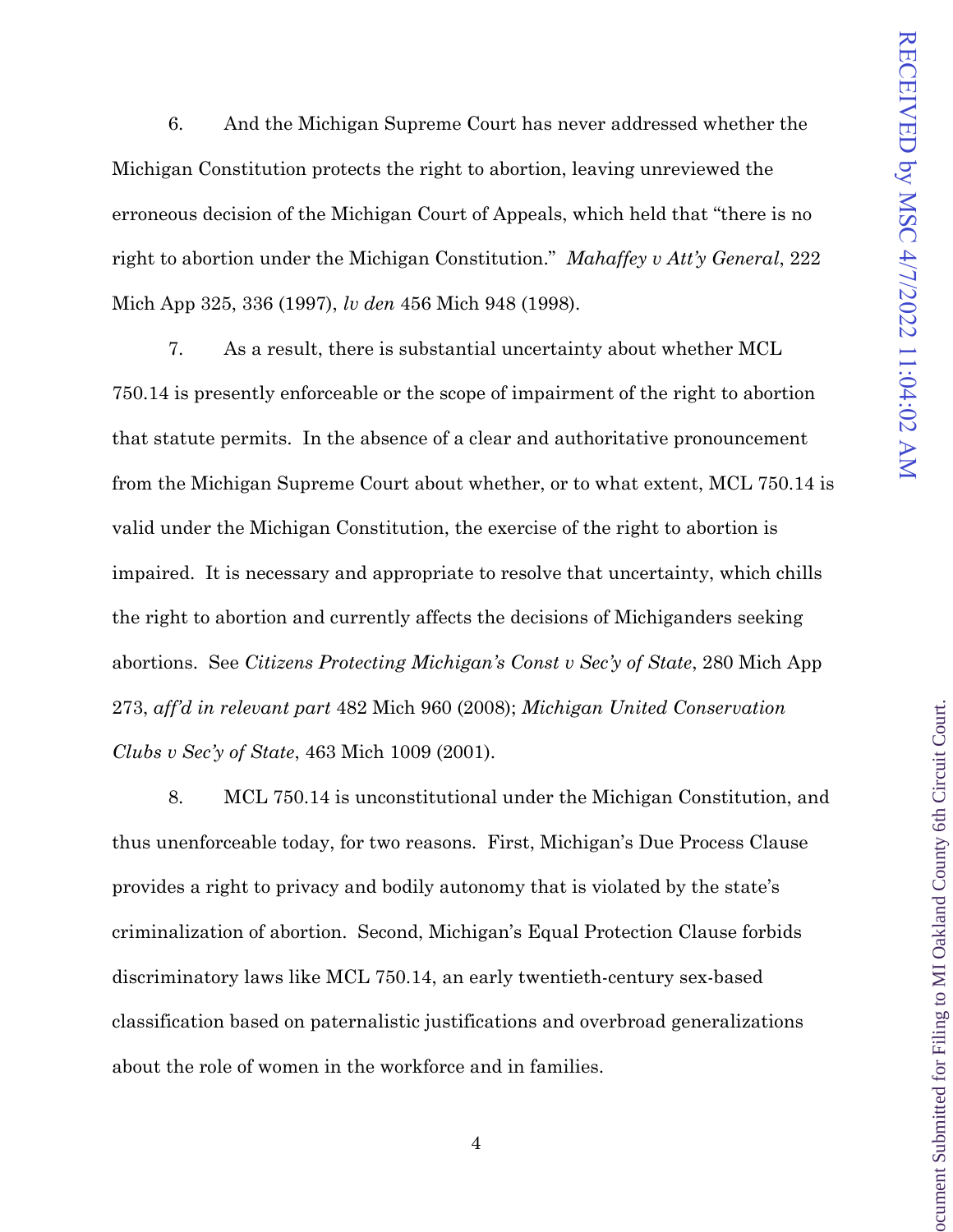ocument Submitted for Filing to MI Oakland County 6th Circuit Court

9. The Governor brings this action in the name of the state to safeguard the constitutional rights of the state's residents and to restrain the unconstitutional abridgement of their right to obtain safe and lawful abortions. By this suit, the Governor requests that the court restrain enforcement of MCL 750.14 and declare it invalid under the Due Process and Equal Protection Clauses of the Michigan Constitution. The Governor also seeks a declaration that the Michigan Constitution protects the right to abortion.

#### **PARTIES**

10. Plaintiff Gretchen Whitmer is the Governor of Michigan. The Governor "shall take care that the laws be faithfully executed" and is authorized under Michigan's Constitution to "initiate court proceedings in the name of the state to enforce compliance with any constitutional or legislative mandate, or to restrain violations of any constitutional or legislative power, duty, or right by any officer, department or agency of the state or any of its political subdivisions." Const 1963, art 5, § 8.

11. The Governor has standing to bring the claims asserted in this complaint because the challenged law infringes on the state constitutional rights to abortion and equal protection. The Michigan Constitution provides that the Governor can sue in the name of the state to enforce compliance with any "constitutional . . . mandate or to restrain violations of any constitutional . . . right." Const 1963, art 5, § 8. This provision authorizes the Governor to seek both declaratory and injunctive relief.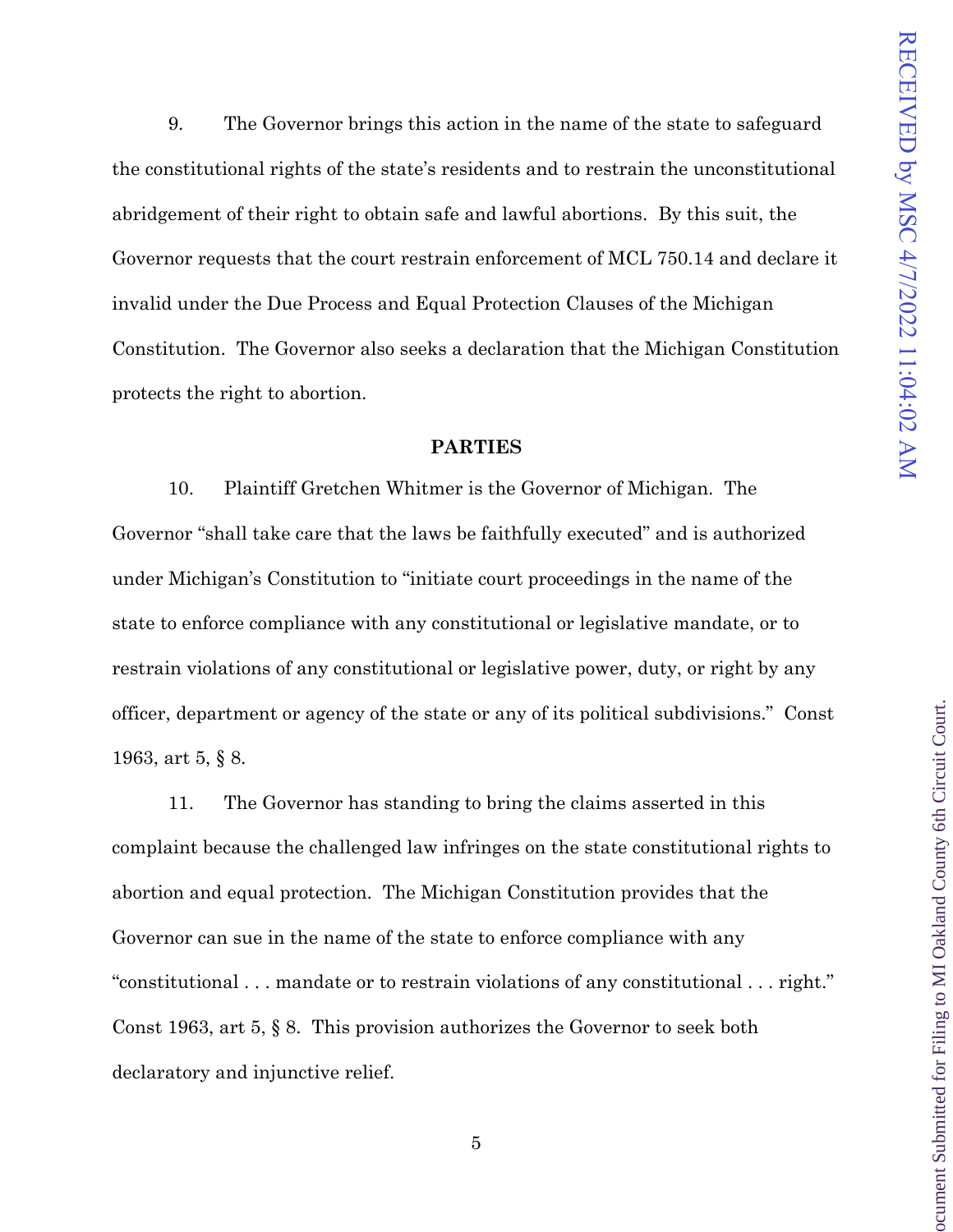12. Defendants are the Prosecuting Attorneys in counties where providers offer abortion care. As Prosecuting Attorneys, Defendants are required to "appear for the state or county, and prosecute or defend in all courts of the county, all prosecutions, suits, applications and motions whether civil or criminal, in which the state or county may be a party or interested." MCL 49.153. As such, Defendants are charged with prosecuting violations of MCL 750.14. Defendants are sued in their official capacities.

13. Defendant James Linderman is the Prosecuting Attorney of Emmet County, a county in which at least one abortion provider is located.

14. Defendant David Leyton is the Prosecuting Attorney of Genesee County, a county in which at least one abortion provider is located.

15. Defendant Noelle Moeggenberg is the Prosecuting Attorney of Grand Traverse County, a county in which at least one abortion provider is located.

16. Defendant Carol Siemon is the Prosecuting Attorney of Ingham County, a county in which at least one abortion provider is located.

17. Defendant Jerard Jarzynka is the Prosecuting Attorney of Jackson County, a county in which at least one abortion provider is located.

18. Defendant Jeffrey Getting is the Prosecuting Attorney of Kalamazoo County, a county in which at least one abortion provider is located.

19. Defendant Christopher Becker is the Prosecuting Attorney of Kent County, a county in which at least one abortion provider is located.

20. Defendant Peter Lucido is the Prosecuting Attorney of Macomb County, a county in which at least one abortion provider is located.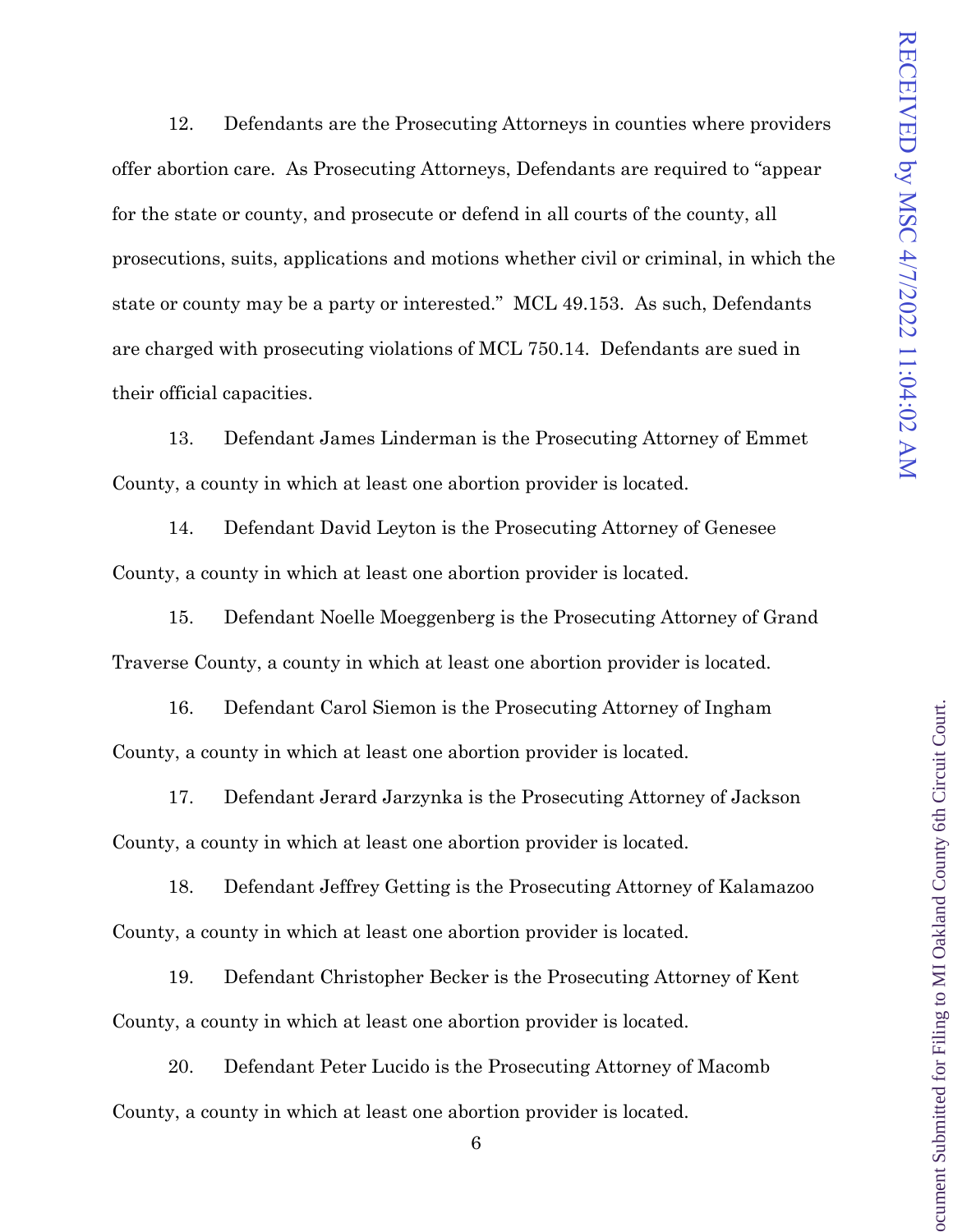ocument Submitted for Filing to MI Oakland County 6th Circuit Court

21. Defendant Matthew Wiese is the Prosecuting Attorney of Marquette County, a county in which at least one abortion provider is located.

22. Defendant Karen McDonald is the Prosecuting Attorney of Oakland County, a county in which at least one abortion provider is located.

23. Defendant John McColgan is the Prosecuting Attorney of Saginaw County, a county in which at least one abortion provider is located.

24. Defendant Eli Savit is the Prosecuting Attorney of Washtenaw County, a county in which at least one abortion provider is located.

25. Defendant Kym Worthy is the Prosecuting Attorney of Wayne County, a county in which at least one abortion provider is located.

#### **JURISDICTION AND VENUE**

26. Jurisdiction is conferred on this Court by Article 5, § 8 of the Michigan Constitution, which provides, "The governor may initiate court proceedings in the name of the state to enforce compliance with any constitutional or legislative mandate, or to restrain violations of any constitutional or legislative power, duty or right by any officer, department or agency of the state or any of its political subdivisions."

27. The Governor's claims for declaratory and injunctive relief are authorized by MCR 2.605(A), as well as by the general equitable powers of this Court. A declaratory judgment is necessary to "sharpen[ ] the issues raised" by this action and guide Michiganders' future conduct in order to preserve their constitutional rights. *UAW v Central Mich Univ Trustees*, 295 Mich App 486, 495 (2012). "[B]y granting declaratory relief in order to guide or direct future conduct,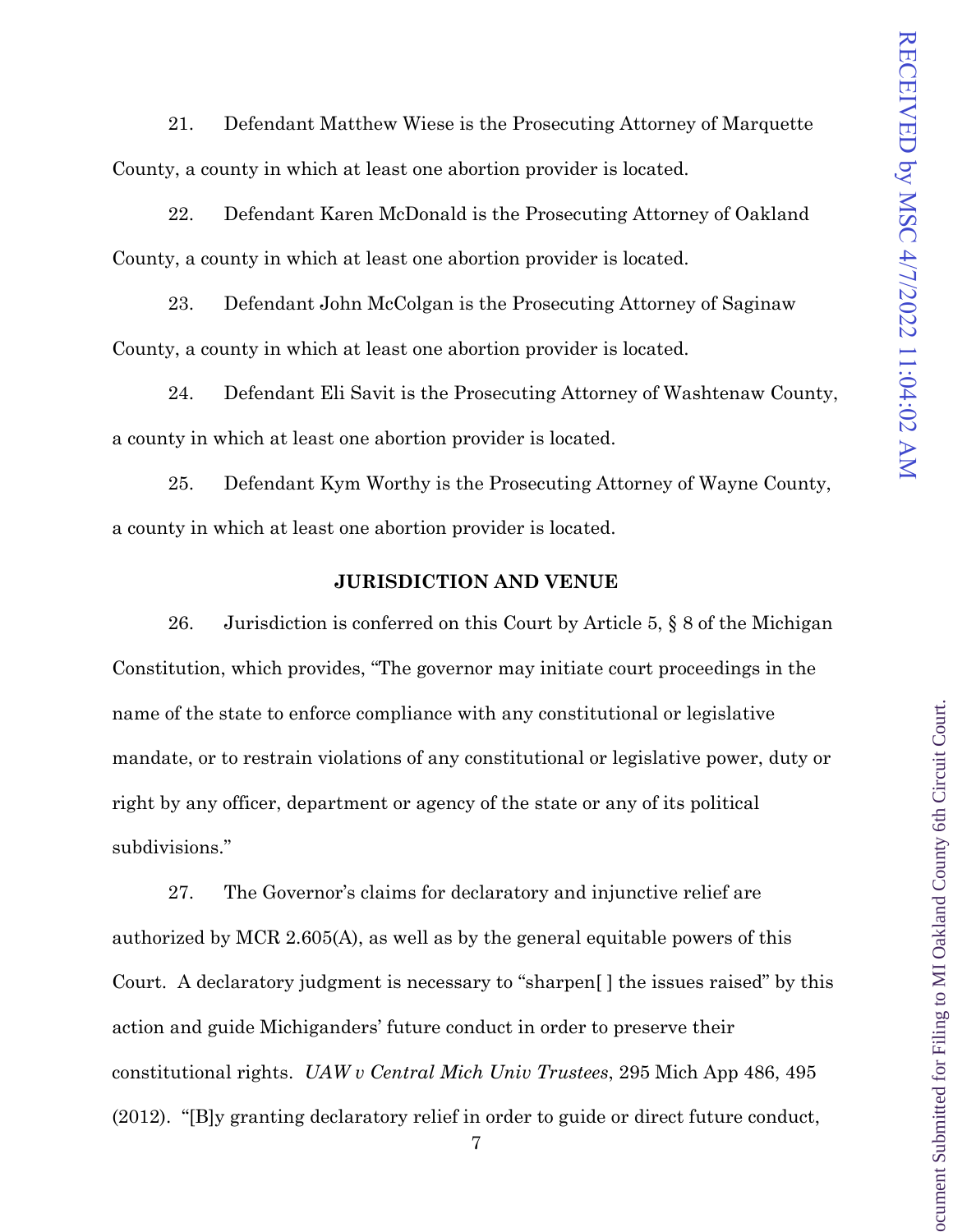ocument Submitted for Filing to MI Oakland County 6th Circuit Court

courts are not precluded from reaching issues before actual injuries or losses have occurred." *Id*.

28. This Court has personal jurisdiction over the county prosecutors because they represent political subdivisions of the state.

29. Venue is proper in Oakland County because Defendant McDonald exercises governmental authority and has her principal office in this county, *see* MCL 600.1615, and venue is proper as to all defendants "to prevent a multiplicity of suits," *Hoffman v Bos*, 56 Mich App 448, 456 (1974).

#### **FACTUAL ALLEGATIONS**

30. On its face, MCL 750.14 is a sweeping prohibition on abortion. The statute, by its terms, deprives Michigan residents of a safe and necessary medical procedure by making it a felony for "[a]ny person" to "wilfully administer to any pregnant woman any medicine, drug, substance or thing whatever, or . . . employ any instrument or other means whatever, with intent thereby to procure the miscarriage of any such woman, unless the same shall have been necessary to preserve the life of such woman." MCL 750.14.

31. The current version of the statute is nearly identical to its 1846 predecessor, which was rooted in an effort to enforce antediluvian marital roles.

#### **A. The History of MCL 750.14**

32. Michigan's criminal abortion statute was enacted amidst a flurry of new legislation restricting abortions across the country in the mid-nineteenth century.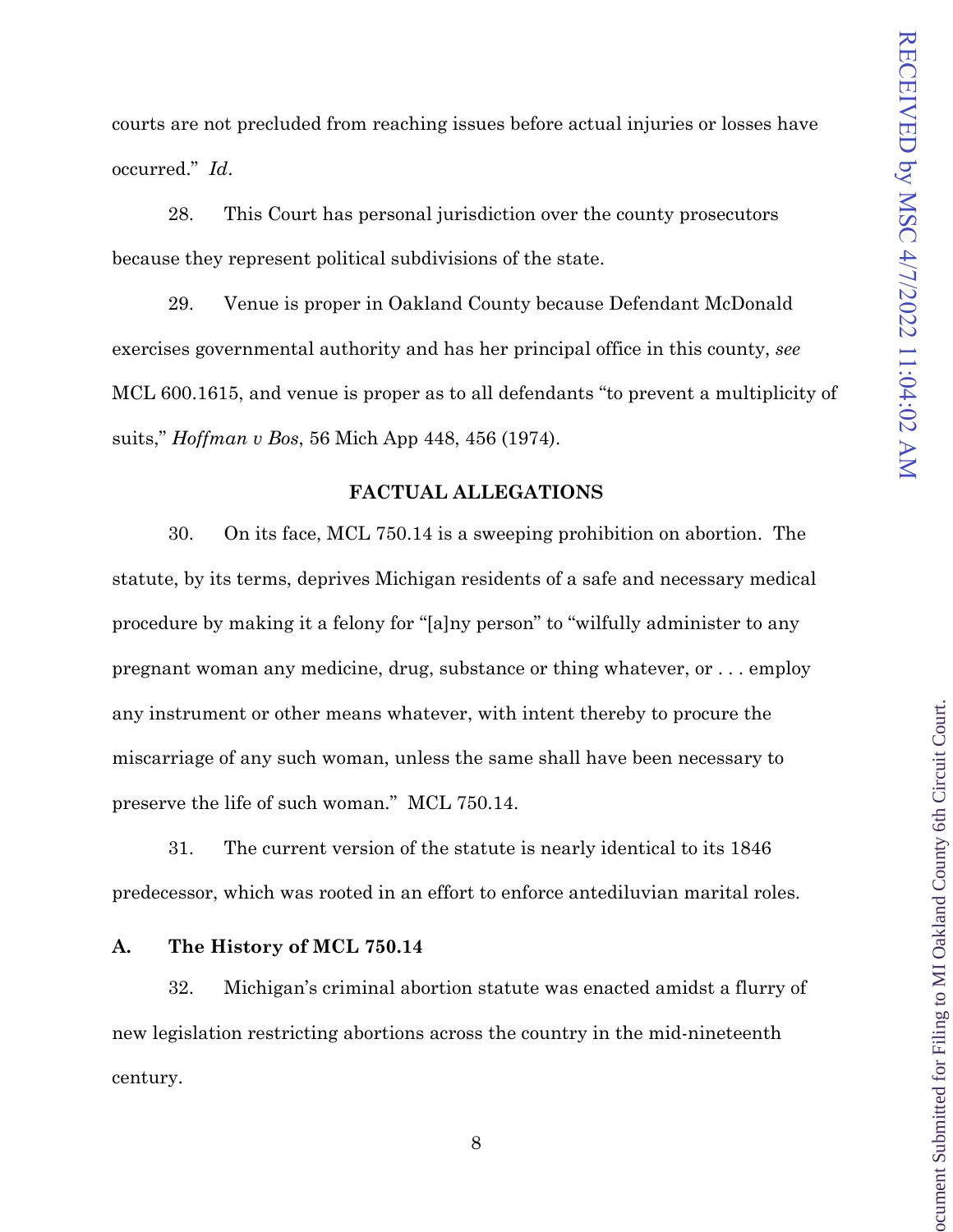ocument Submitted for Filing to MI Oakland County 6th Circuit Court

33. Before that wave of legislation, at common law, abortion of an unquickened fetus was not a punishable offense at all. "Quickening" is the point at which the mother first perceives fetal movement, and it typically takes place midway through gestation. See Mohr, *Abortion in America: The Origins and Evolution of National Policy, 1800–1900* (New York: Oxford University Press 1978), p 3 (*Abortion in America*). American courts that adjudicated prosecutions for abortions at common law consistently observed this distinction.

34. In the years preceding enactment of Michigan's anti-abortion law, safe abortion became increasingly more accessible. See *Abortion in America*, pp 45–46. After 1840, there was a "dramatic upsurge in abortion rates," which was largely attributed to white Protestant middle- and upper-class women who either wanted to delay having children or did not want to have more children. *Id.* at p 74; *see id.* at pp 46–47, 75–76, 86–88, 90, 117–118. These women, who sought to take control of their reproductive healthcare, were viewed as "domestic subversives." See *id.* at pp 105, 108.

35. One of the first abortion restrictions enacted during this time period, in New York, was motivated by both "[d]istress over falling birthrates" and the view that "[w]omen had to be saved from themselves." *Abortion in America*, pp 128, 129.

36. Michigan's 1846 law closely tracks the law that New York passed just the year before. See *Abortion in America*, pp 129–130.

37. The 1846 law provided that "[e]very person who shall wilfully administer to any pregnant woman any medicine, drug, substance or thing whatever, or shall employ an instrument or other means whatever, with intent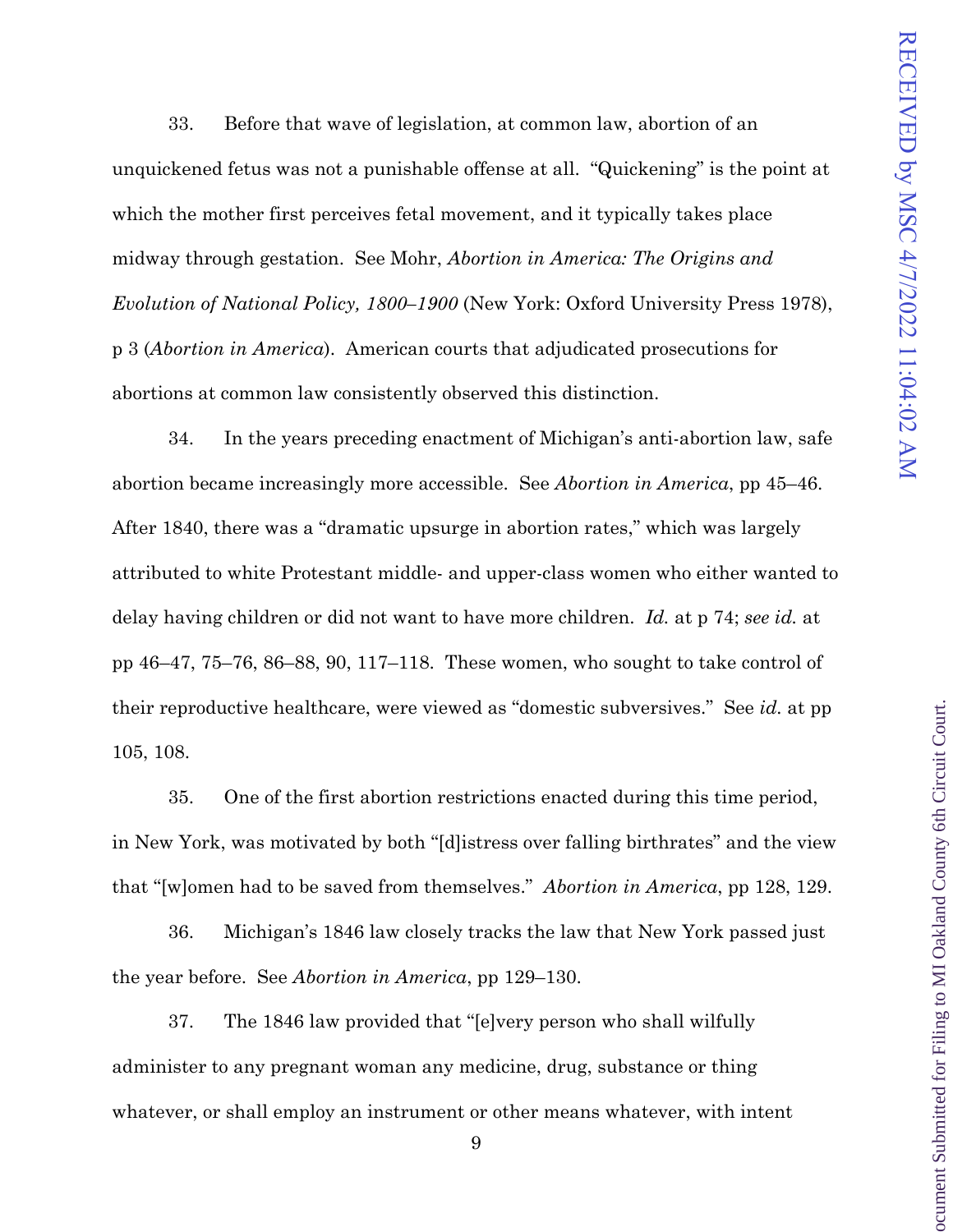ocument Submitted for Filing to MI Oakland County 6th Circuit Court

thereby to procure the miscarriage of any such woman, unless the same shall have been necessary to preserve the life of such woman, or shall have been advised by two physicians to be necessary for that purpose, shall, upon conviction be punished by imprisonment in a county jail not more than one year, or by a fine not exceeding five hundred dollars, or by both such fine and imprisonment." 1846 RS, ch 153, § 34.

38. At the same time, the Legislature enacted two other provisions unique to abortions of "quickened" fetuses, imposing greater penalty (manslaughter) for an abortion involving a quick child and even greater penalty (murder) if such abortion resulted in the death of the mother. See 1846 RS, ch 153, § 33 ("Every person who shall administer to any woman pregnant with a quick child, any medicine, drug or substance whatever, or shall use or employ any instrument or other means, with intent thereby to destroy such child, unless the same shall have been necessary to preserve the life of such mother, or shall have been advised by two physicians to be necessary for such purpose, shall, in case the death of such child or of such mother be thereby produced, be deemed guilty of manslaughter."); 1846 RS, ch 153, § 32 ("The wilful killing of an unborn quick child by any injury to the mother of such child, which would be murder if it resulted in the death of such mother" constituted manslaughter).

39. After Michigan enacted this statute, the movement against abortion only grew. Physicians launched a concerted effort to restrict abortions and increase criminal penalties, largely motivated by a desire to keep women in their "natural" place as mothers in the home. Physicians asserted that abortion undermined the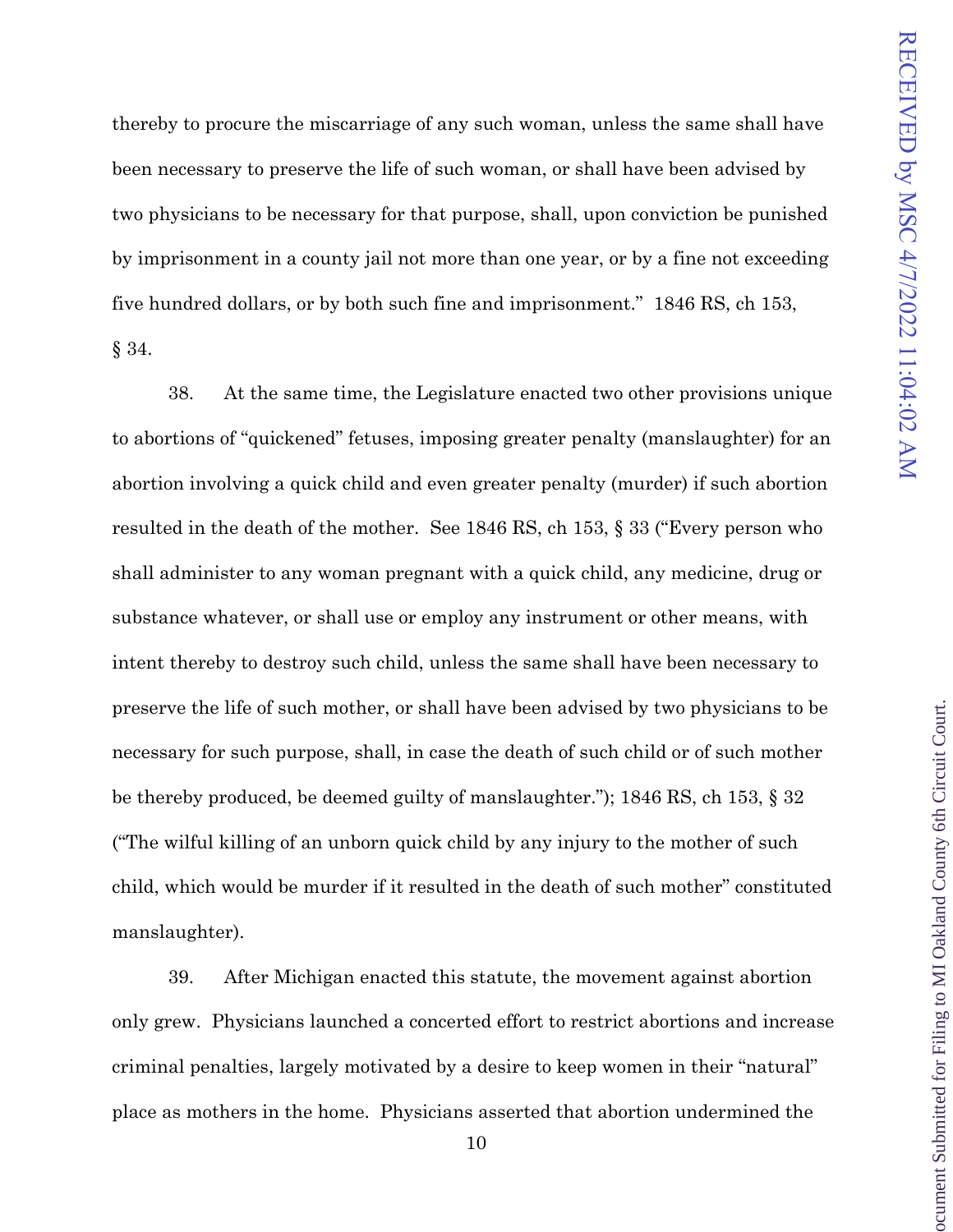ocument Submitted for Filing to MI Oakland County 6th Circuit Court

fundamental relationship between men and women, "as a willingness to abort signified a wife's rejection of her traditional role as a housekeeper and child raiser." *Abortion in America*, p 108.

40. The physician who led the coordinated campaign to ban abortion, Dr. Horatio Storer, claimed that childbearing was "the end for which [married women] are physiologically constituted and for which they are destined by nature." Storer, *Why Not? A Book For Every Woman* pp 75–76 (Boston: Lee and Shepard 1866); *Abortion in America*, pp 78, 89, 148. Similarly, the American Medical Association's 1871 *Report on Criminal Abortion* denounced a woman who ended a pregnancy, saying that "[s]he becomes unmindful of the course marked out for her by Providence, she overlooks the duties imposed on her by the marriage contract." O'Donnell & Atlee, *Report on Criminal Abortions*, 22 Transactions Am Med Ass'n 239, 241 (1871).

41. Michigan physicians also championed restrictions on women's ability to decide to postpone childbirth or to limit the size of their families. In an 1881 report by Michigan's State Board of Health, the Special Committee on Criminal Abortion wrote that "to take away the responsibility of motherhood is to destroy the greatest bulwarks of female virtue." Cox, Hitchcok, French, Michigan State Board of Health, Ninth Annual Report of the Secretary, 166 (1881). And in the Peninsular Journal of Medicine, Detroit doctor J.J. Mulheron lamented the willingness of women to seek abortions. "[T]he maternal affections have apparently lost much of their old-time intensity. Time was when it was a wife's proudest ambition to present her husband with a large family of healthy, rollicking children. . . . Time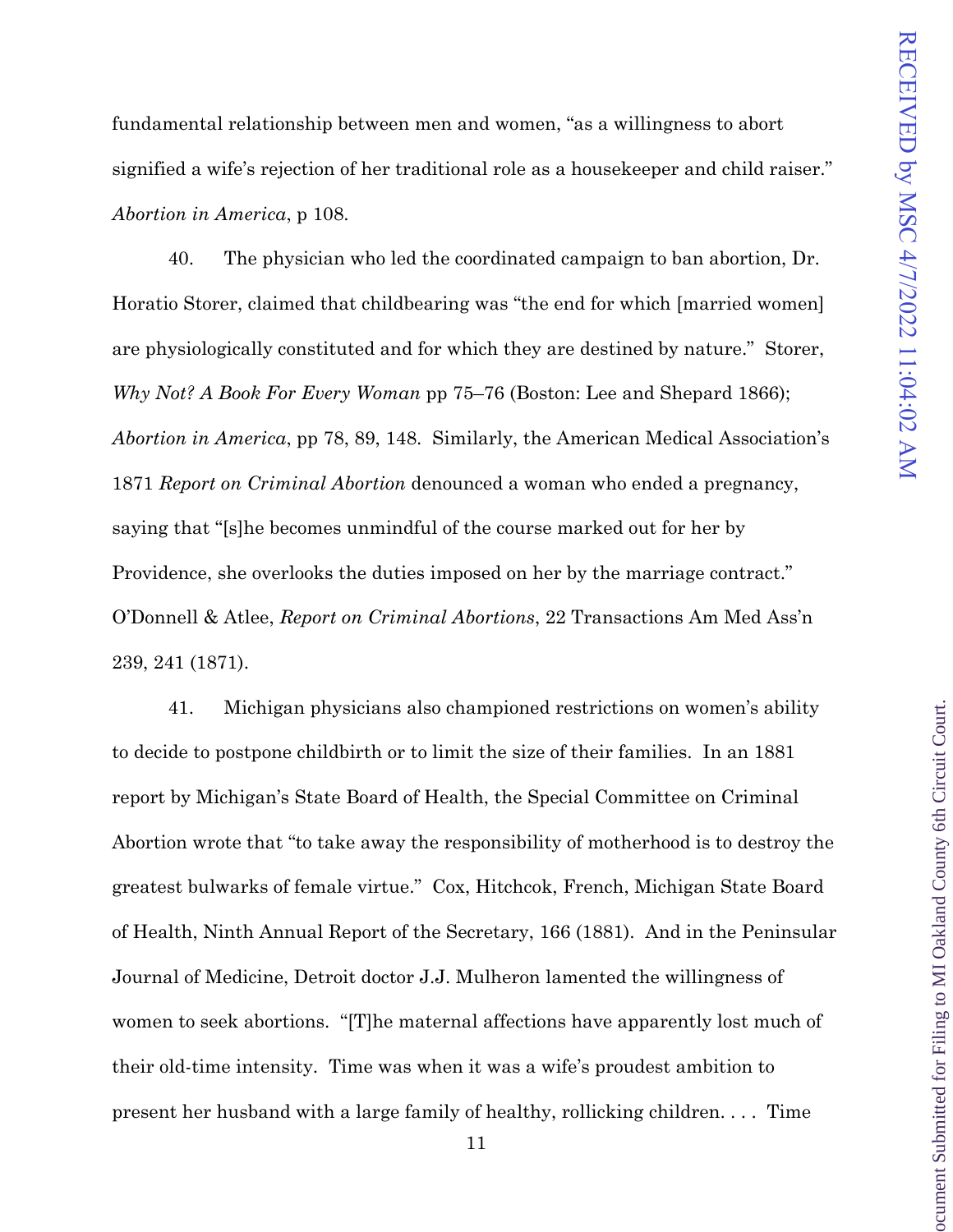ocument Submitted for Filing to MI Oakland County 6th Circuit Court

was when sterility was the greatest misfortune which could befall a woman, but now-a-days the barren woman is an object of envy." Mulheron, *Foeticide*, The Peninsular Journal of Medicine, 387 (Sept 1874).

42. Between 1860 and 1880, at least forty anti-abortion statutes were passed in the United States, most of them criminalizing abortion at any point during gestation. By 1900, every state had enacted an anti-abortion law, save for Kentucky, where state courts outlawed the practice. See *Abortion in America*, pp 200, 229–230.

43. In that time period, the Michigan Legislature amended the criminal abortion statute to put the burden on the abortion provider to prove that the abortion was necessary to preserve the life of the woman, making it harder for a defendant to avoid liability. See MCL 7544 (1871) ("In case of prosecution . . . it shall not be necessary for the prosecution to prove that no such necessity existed, or that the advice of two physicians was not given.").

44. In 1931, the Legislature again amended Michigan's criminal abortion statute, in line with revisions of criminal abortion statutes around the country during this time period.

45. The 1931 revision eliminated the distinction between an unquickened and quickened fetus (consistent with the statutory law of most states); made abortion a felony; made the death of a pregnant woman resulting from an abortion manslaughter; and removed the defense that two physicians had advised that an abortion was necessary to save the life of the woman. It also consolidated the abortion statutes, creating MCL 750.14.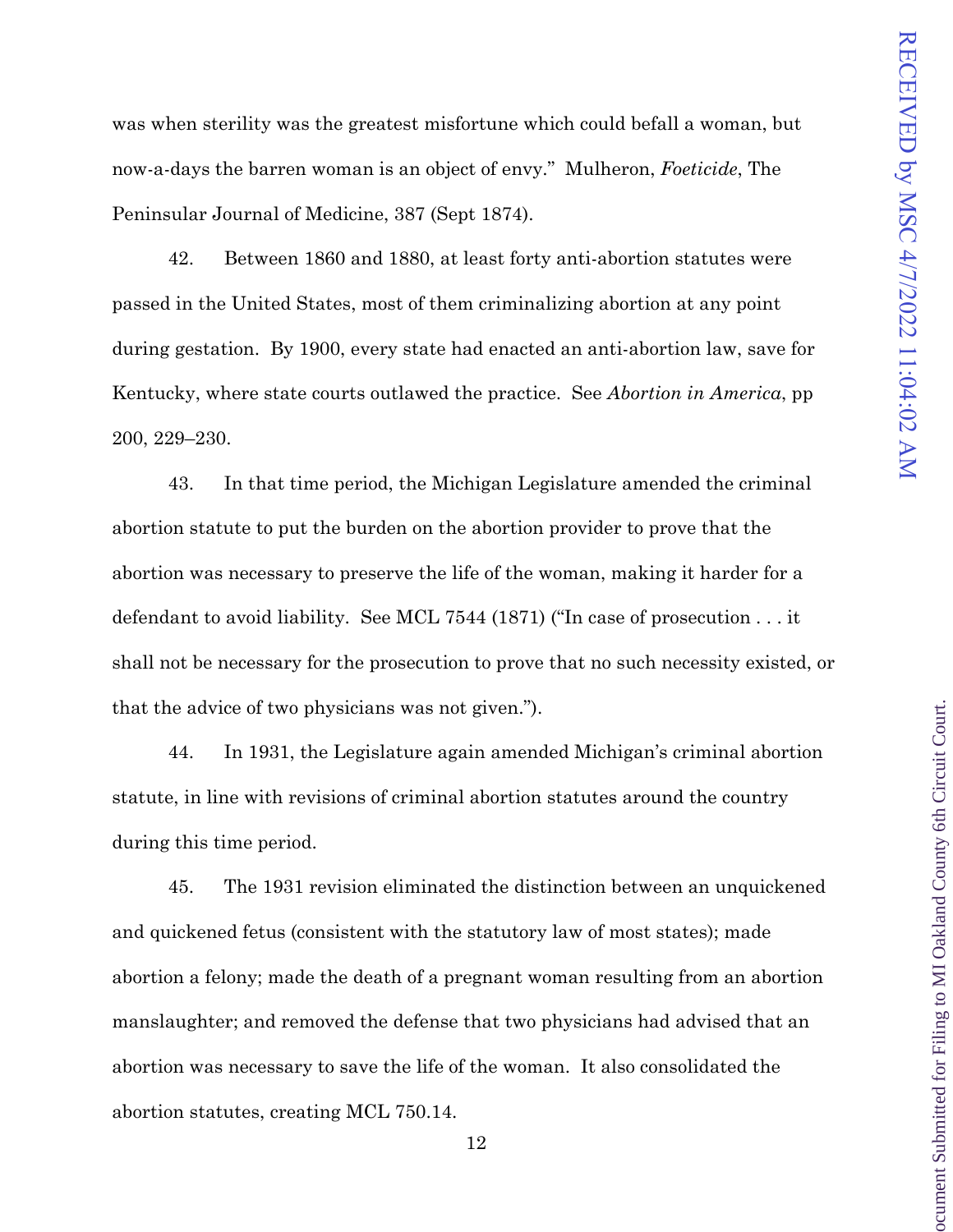#### **B. The Michigan Supreme Court's interpretation of MCL 750.14**

46. The Michigan Supreme Court has addressed the scope of MCL 750.14 in only three cases—most recently in 1973, the same year that *Roe v Wade*, 410 US 113 (1973), was decided.

47. First, in *In re Vickers*, the Court held that the statute permitted prosecutions only of abortion providers and not individuals receiving an abortion. 371 Mich 114 (1963).

48. The other two cases followed the United States Supreme Court's 1973 decision in *Roe*, which held that the Due Process Clause does not permit a state criminal abortion statute that, like MCL 750.14, "excepts from criminality only a life-saving procedure on behalf of the mother, without regard to pregnancy stage and without recognition of the other interests involved." 410 US at 164. *Roe* further held that: (1) during the first trimester, "the abortion decision and its effectuation must be left to the medical judgment of the pregnant woman's attending physician," *id.*; (2) during the second trimester, "the State, in promoting its interest in the health of the mother, may, if it chooses, regulate the abortion procedure in ways that are reasonably related to maternal health," *id.*; and (3) "[f]or the stage subsequent to viability, the State in promoting its interest in the potentiality of human life may, if it chooses, regulate, and even proscribe, abortion except where it is necessary, in appropriate medical judgment, for the preservation of the life or health of the mother," *id.* at 164–165.

49. In one post-*Roe* challenge to MCL 750.14, *Bricker*, the Michigan Supreme Court construed the statute to avoid its patent unconstitutionality under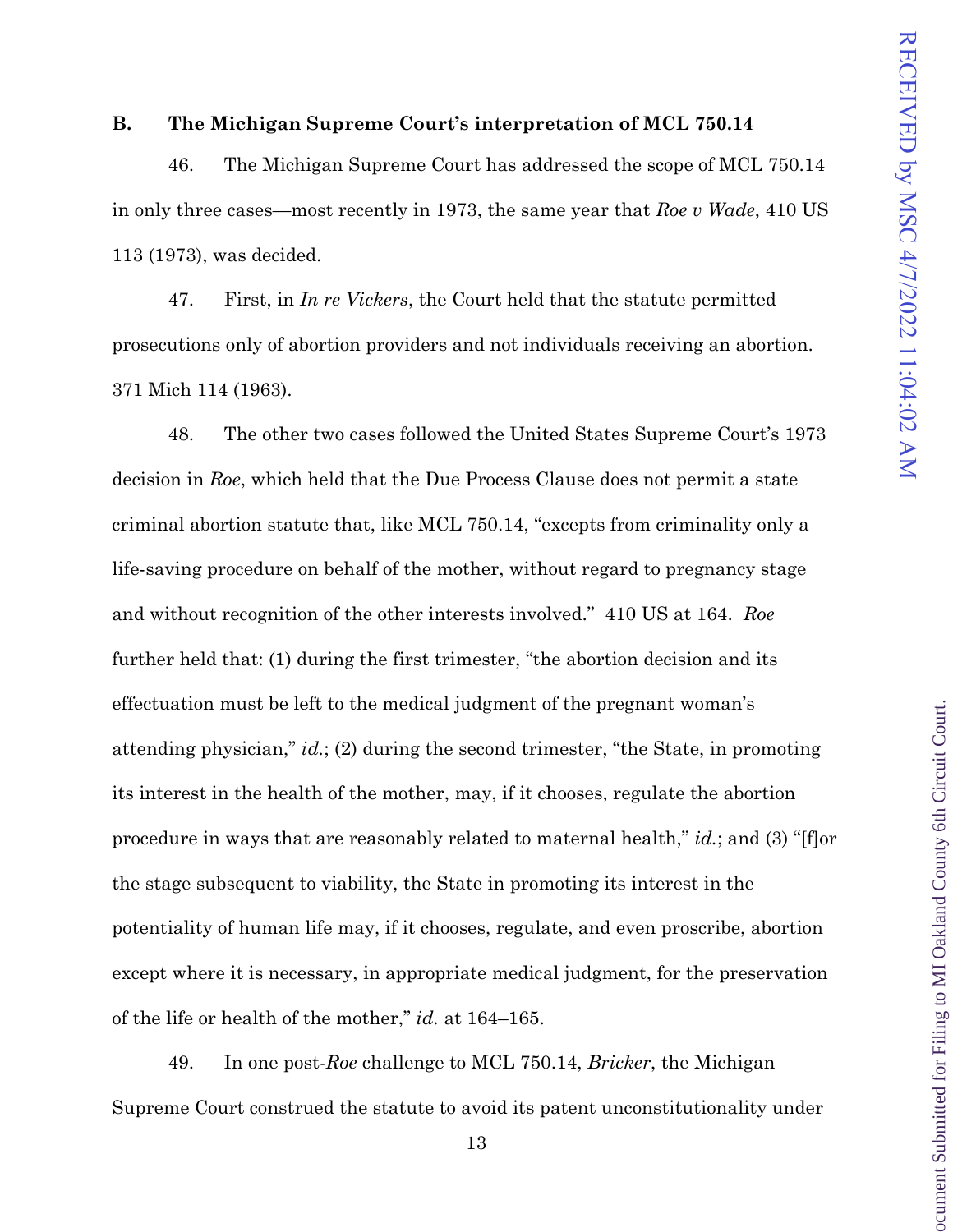ocument Submitted for Filing to MI Oakland County 6th Circuit Court

the U.S. Constitution. Specifically, the court held that, in light of *Roe*, MCL 750.14 did not apply to "abortions in the first trimester of a pregnancy as authorized by the pregnant woman's attending physician in [the] exercise of his medical judgment." *Bricker*, 389 Mich at 527. And it held that MCL 750.14 did not apply to abortions after viability "where necessary" in the physician's "medical judgment to preserve the life or health of the mother." *Id.* at 530. But, the Court said, the statute could criminalize abortions performed by anyone other than licensed physicians even under *Roe*. *Id.* at 531.

50. In the other post-*Roe* challenge, the Michigan Supreme Court explained, "[b]y reason of *Roe v Wade*, we are compelled to rule that as a matter of federal constitutional law, a fetus is conclusively presumed not to be viable within the first trimester of pregnancy." *Larkin v Calahan*, 389 Mich 533, 542 (1973).

51. The Michigan Supreme Court has not addressed the statute since *Bricker* and *Larkin*. Neither decision addressed the scope of the Due Process Right or Equal Protection Right under the Michigan Constitution. And neither enjoined enforcement of MCL 750.14.

52. In 2001, the Michigan Court of Appeals clarified that to be guilty of violating the statute, the prosecution must prove that the defendant physician subjectively believed the fetus to be viable and did not hold the subjective belief or medical judgment that the procedure was necessary to preserve the life or health of the mother. *People v Higuera*, 244 Mich App 429, 449 (2001). The court said it was necessary to construe the statute to include those requirements because *Bricker*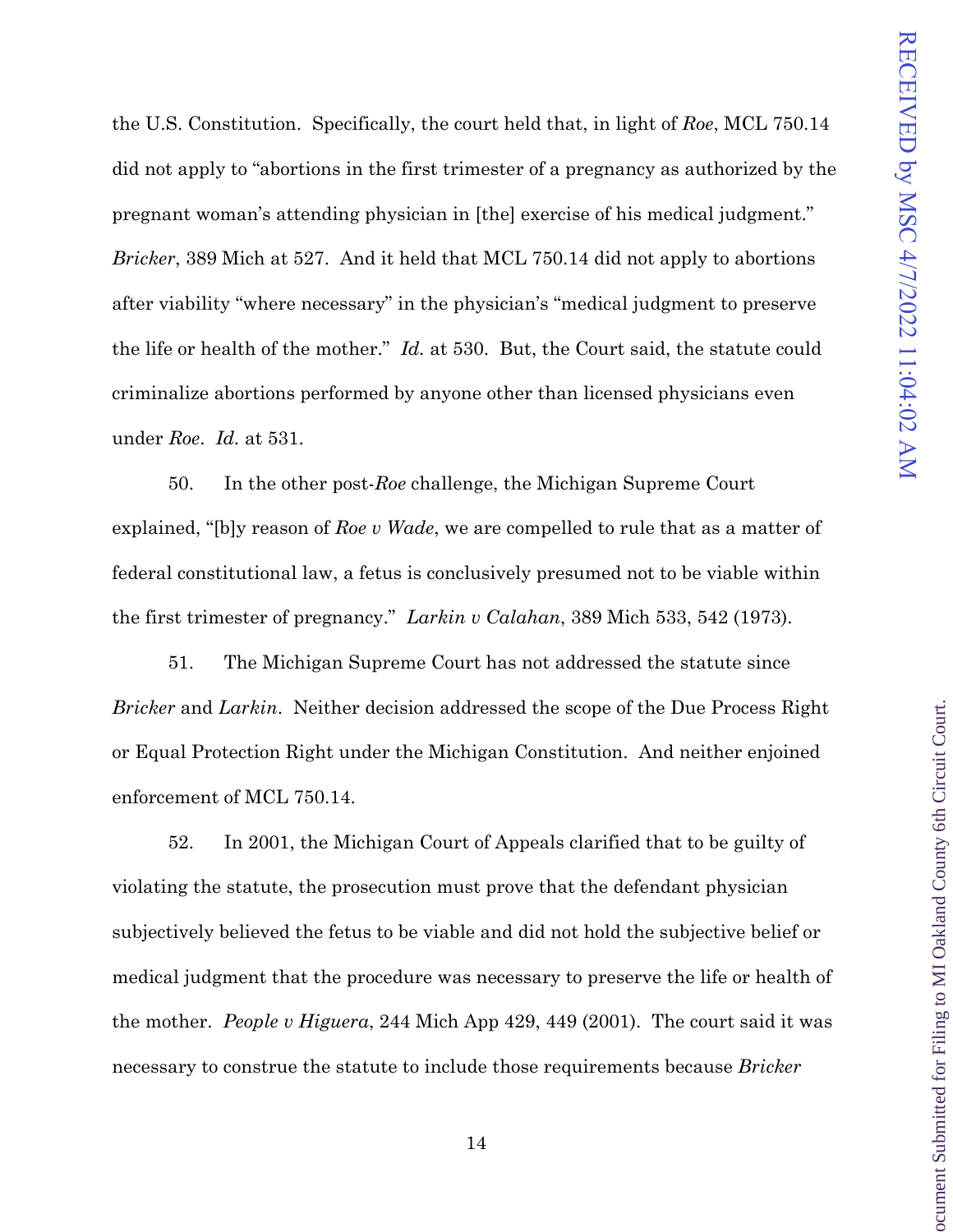"contemplates deference to the subjective good-faith medical judgment of the physician." *Id*.

53. The right to abortion under the U.S. Constitution recognized in *Roe*  has been gravely undermined over fifty years of federal-court litigation about abortion rights. Since *Roe*, the Supreme Court has weakened the standard by which federal courts assess restrictions on abortion and upheld numerous restrictive laws limiting access to reproductive care. It is unclear where that leaves MCL 750.14 as a matter of federal constitutional law, since *Bricker* based its narrowing construction on the federal right to abortion as articulated in *Roe*. But MCL 750.14 has always been unlawful as a matter of Michigan constitutional law.

54. After *Roe*, the Supreme Court approved of notification requirements for minors seeking abortions. In *Hodgson v Minnesota*, the Court concluded that a state may require a minor seeking an abortion to either notify both parents and undergo a 48-hour waiting period or seek permission from a judge. 497 US 417, 497 (1990) (Kennedy, J., concurring) (plurality opinion). Similarly, in *Ohio v Akron Center for Reproductive Health*, the Supreme Court upheld a law that required a physician to notify the parents of a minor seeking an abortion when the minor did not have consent from one parent or court authorization. 497 US 502, 519 (1990).

55. A few years later, in *Planned Parenthood of Southeastern Pennsylvania v Casey*, 505 US 833 (1992), the Court limited the due process right recognized in *Roe*. The Court held that states can regulate pre-viability abortions (i.e. abortions in the first and second trimesters) so long as the regulation does not impose an "undue burden" on the right to choose, while reaffirming *Roe*'s holding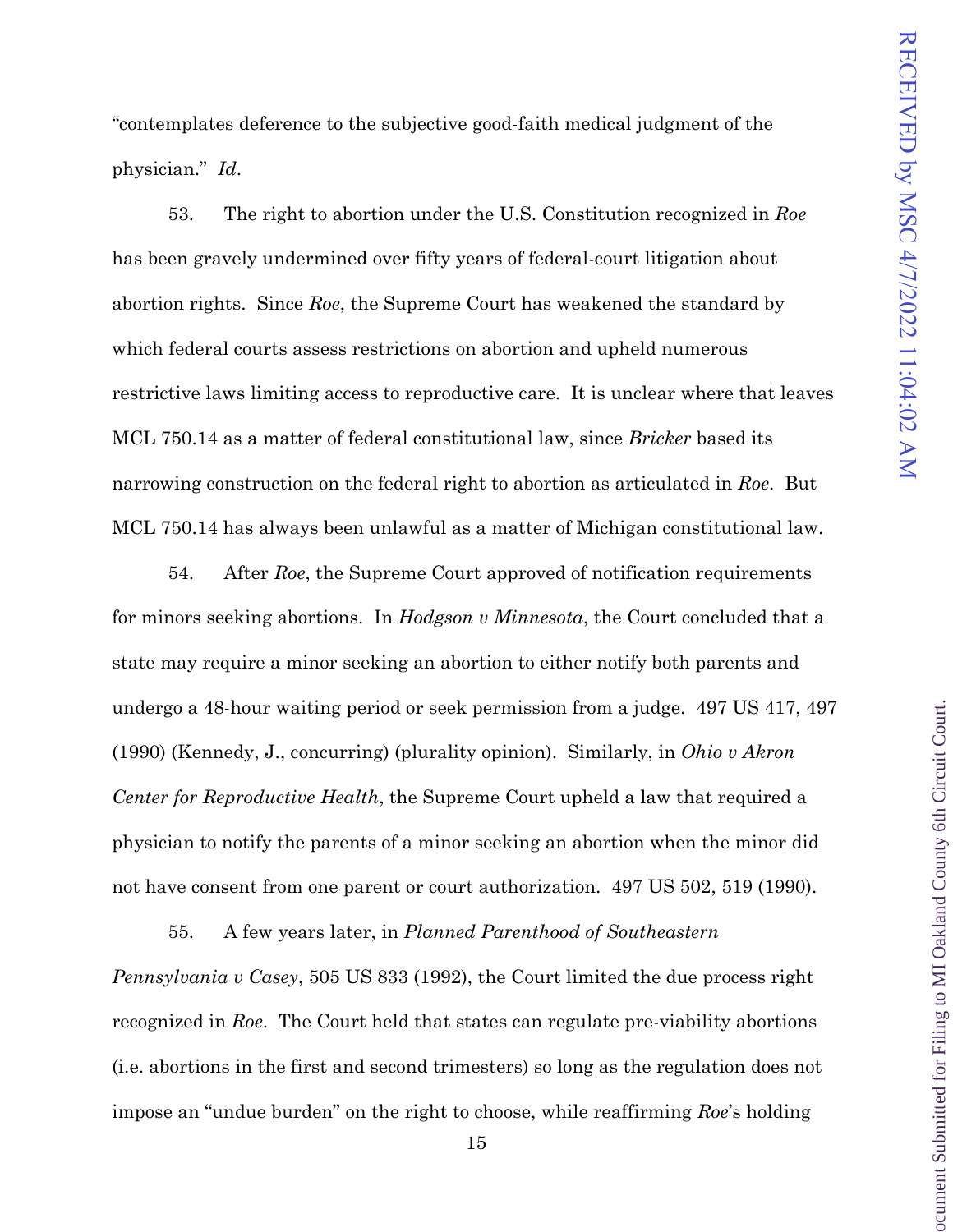ocument Submitted for Filing to MI Oakland County 6th Circuit Court

that states can proscribe post-viability abortions " 'except where it is necessary, in appropriate medical judgment, for the preservation of the life or health of the mother.'" *Id.* at 879 (quoting *Roe*, 410 US at 164–165). The plurality opinion defined an "undue burden" as "shorthand for the conclusion that a state regulation has the purpose or effect of placing a substantial obstacle in the path of a woman seeking an abortion of a nonviable fetus." *Id.* at 877. The *Casey* court went on to uphold the informed consent, 24-hour waiting period, and parental consent provisions of Pennsylvania's abortion statute. *Id.* at 887, 899.

56. Over time, the Supreme Court has substantially eroded *Casey*'s "undue burden" standard and upheld numerous, onerous restrictions on abortion. For example, the Supreme Court has upheld a federal ban on intact dilation and evacuation abortions. *Gonzales v Carhart*, 550 US 124, 133 (2007). The Court also has held that states can restrict the performance of abortions to licensed physicians. *Mazurek v Armstrong*, 520 US 968, 975–976 (1997) (per curiam). And amid the coronavirus pandemic, before vaccines were widely available, the Court allowed the federal government to enforce an in-person requirement to receive mifepristone, one of the drugs used for medication abortions. *FDA v American College of Obstetricians & Gynecologists*, \_\_ US \_\_; 141 S Ct 578 (2021).

57. The Sixth Circuit has taken a particularly aggressive stance against the federal abortion right. It has upheld a state law that prohibits a doctor from performing an abortion if the doctor knows that the woman elected to have an abortion after learning that the child would have Down syndrome. *Preterm-Cleveland v McCloud*, 994 F3d 512, 517 (CA 6, 2021). And it has upheld a state law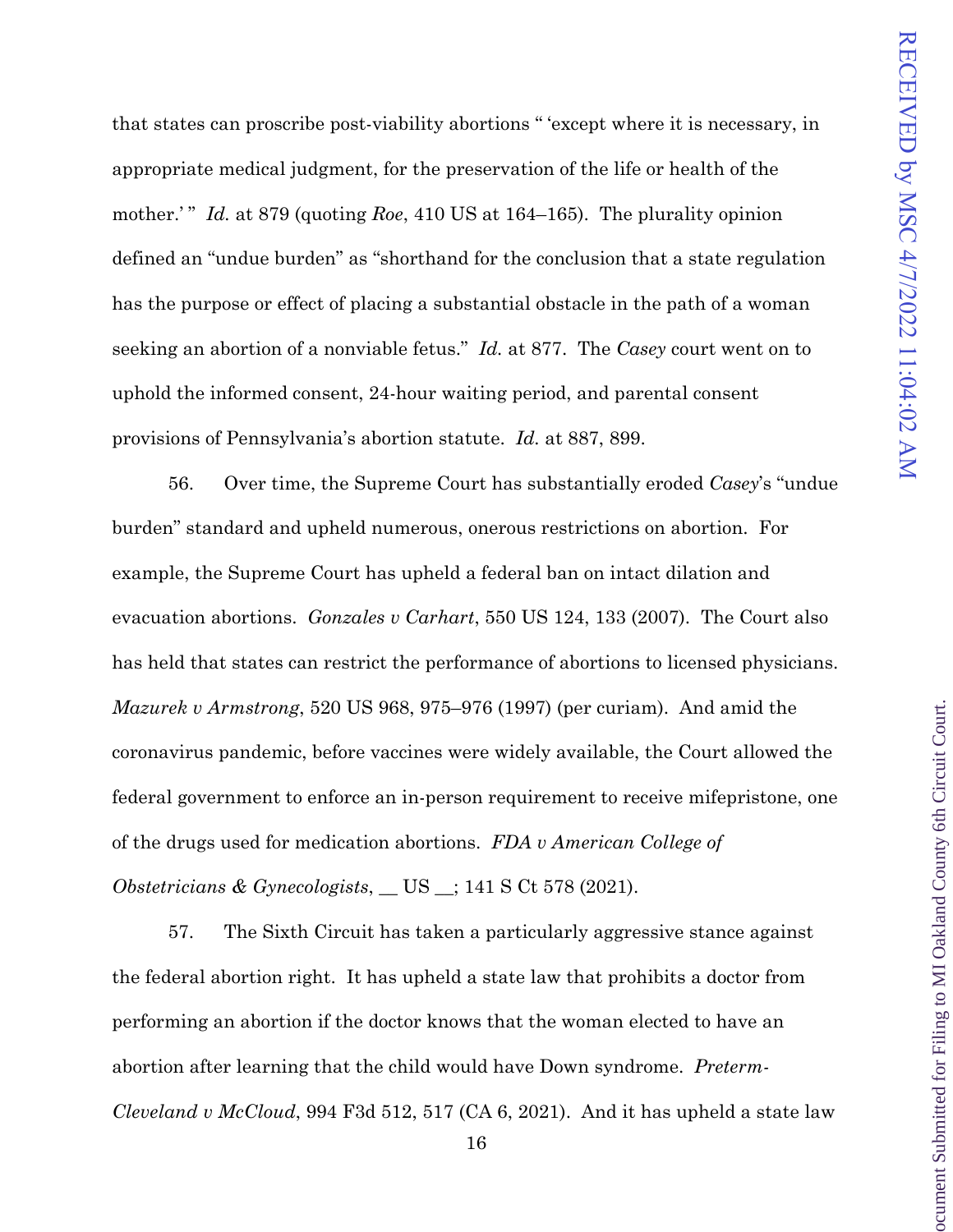ocument Submitted for Filing to MI Oakland County 6th Circuit Court

requiring doctors to provide women with certain information at least 48 hours before performing an abortion (except in cases of medical emergency). *Bristol Reg'l Women's Ctr, PC v Slatery*, 7 F4th 478, 481 (CA 6, 2021).

58. In recent years, the steady drip of specific abortion restrictions upheld by the U.S. Supreme Court has substantially impaired the federal right to abortion. The U.S. Supreme Court also has cast doubt on whether the federal right to abortion is settled law by indicating a willingness to overturn precedent. In 2019, the Court granted certiorari in *June Medical Services v Russo*, No. 18-1323 (U.S.), which involved a challenge to a law requiring doctors to have admitting privileges at a hospital within thirty miles of the site of the abortion—even though the Court had invalidated a nearly identical Texas law four terms prior. *Whole Woman's Health v Hellerstedt*, 579 US 582 (2016). Concurring in *June Medical*, Chief Justice Roberts indicated that he would further weaken the existing *Casey* standard by considering only the burdens presented by a law restricting abortions, rather than weighing those burdens against any medical benefits conferred by the law, departing from the decision four terms earlier that required weighting of asserted benefits against burdens. See *June Medical Services v Russo*, \_\_ US \_\_, 140 S Ct 2103, 2135–2139 (2020) (Roberts, C.J., concurring); but see *Hellerstedt*, 136 S Ct at 2309–2310 (holding that the district court, in "weigh[ing] the asserted benefits against the burdens," had applied the correct legal standard). Some courts, including the Sixth Circuit, have treated Chief Justice Roberts' more recent standard as governing. See *EMW Women's Surgical Ctr, PSC v Friedlander*, 978 F3d 418, 432–433, 439 (CA 6, 2020).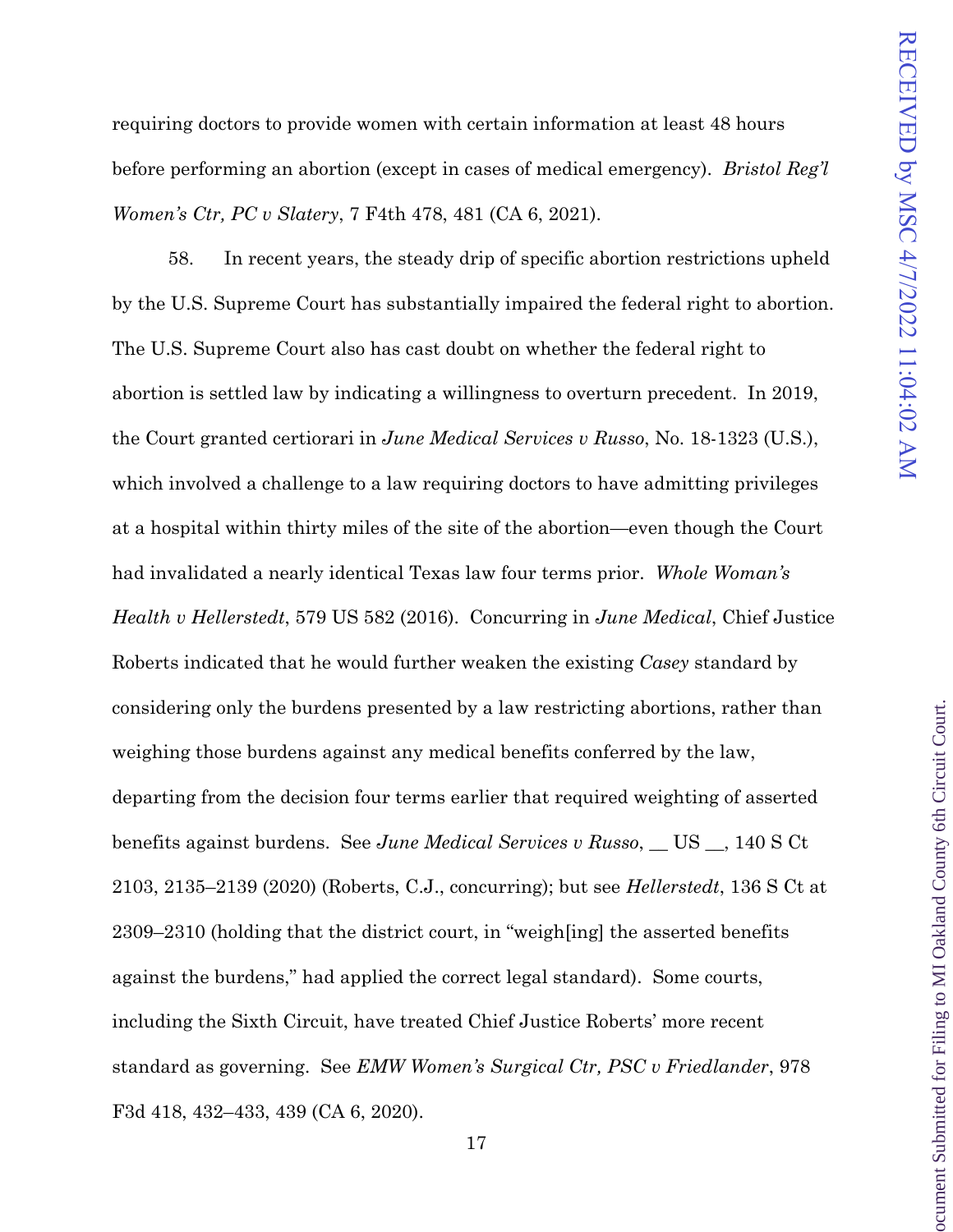59. And in December of 2021, the U.S. Supreme Court heard oral

argument in *Dobbs v Jackson Women's Health Organization*, No. 19-1392, regarding the constitutionality of Mississippi's fifteen-week abortion ban. This marks the first time that the Court will determine the constitutionality of a pre-viability ban since *Roe*. The question presented in the case is "[w]hether all pre-viability prohibitions on elective abortions are unconstitutional." Br for Pet'rs at i, *Dobbs*. Mississippi's main argument is that the Court should overrule *Roe* and *Casey*.

60. The Michigan Supreme Court has never considered whether *Bricker*'s construction of MCL 750.14 incorporates the substantial erosion of the federal right to abortion, creating uncertainty on the continued availability of a medically necessary procedure in Michigan. For example, could a court construe MCL 750.14 as making it a crime for a doctor to provide an abortion without providing the woman with certain information at least 48 hours before performing an abortion? Or for a doctor to provide an abortion if she knows that the woman requested the procedure after learning that the child would have Down syndrome? Similarly, could a court construe MCL 750.14 as criminalizing failure to comply with other Michigan abortion regulations, such as the requirement that providers show the patient a depiction, illustration, or photograph and description of a fetus at the gestational age nearest to that of the patient, MCL 333.17015(3)(c), or the requirement that minors receive written consent of a parent, MCL 722.903, or petition for a waiver of parental consent, MCL 722.904, ahead of their procedure?

61. The question of how to construe MCL 750.14 in light of changing federal law, and whether Michigan residents may seek a medically safe and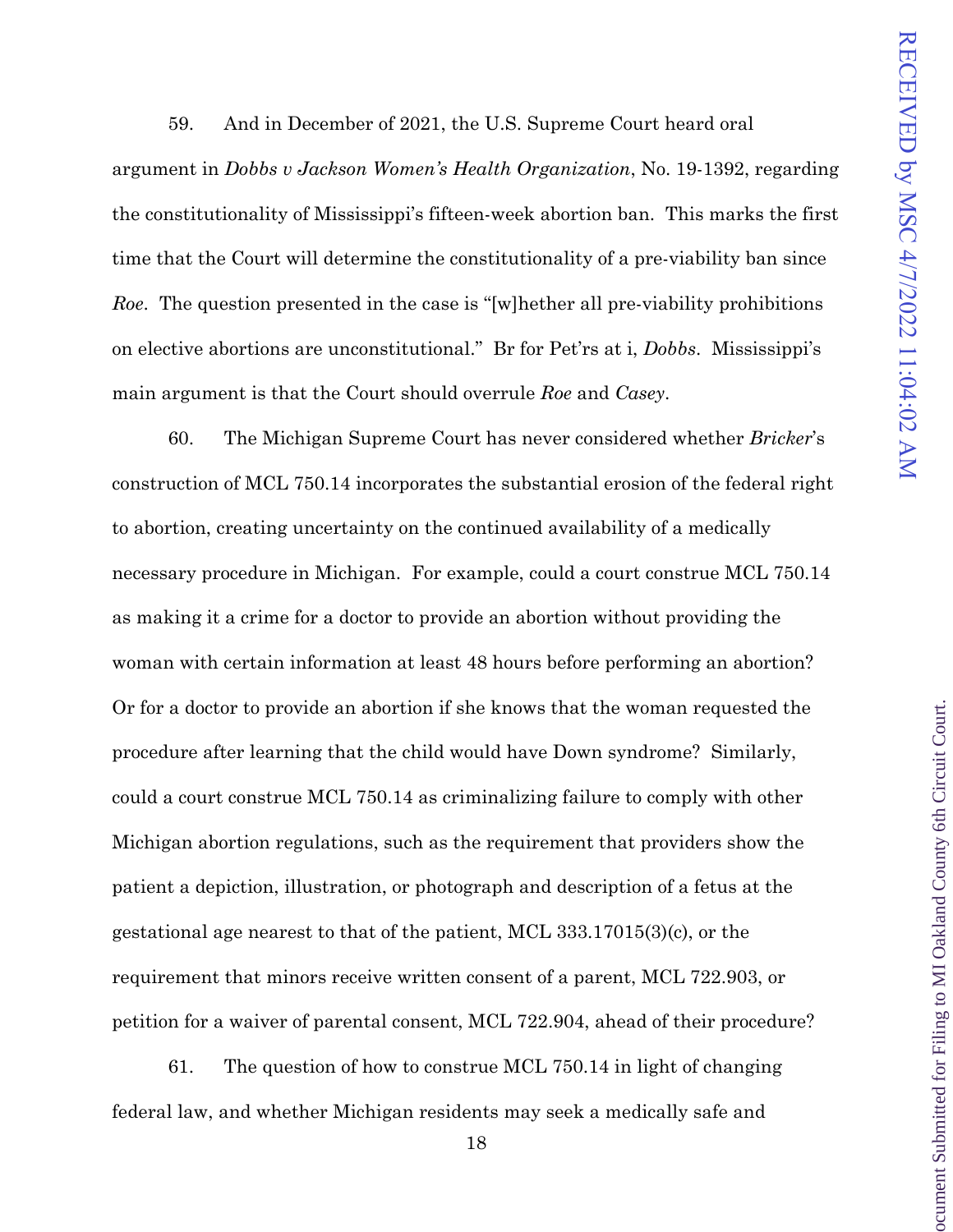necessary procedure is pressing now, and may soon become even more so because of the U.S. Supreme Court's imminent decision in *Dobbs*.

#### **C. Abortion in Michigan Today**

62. Abortion is a medically safe and necessary procedure. Approximately one in four women in the United States will have an abortion by age 45. Jones & Jerman, *Population Group Abortion Rates and Lifetime Incidence of Abortion: United States*, 2008–2014, 107 Am J Pub Health 1904, 1907 (Dec 2017).

63. Complications from abortions are rare. There are no long-term health risks from abortion. Having an abortion does not increase a woman's risk of infertility, pre-term delivery, breast cancer, or mental health disorders. National Academies of Sciences, Engineering, and Medicine, *The Safety and Quality of Abortion Care in the United States*, pp 9–10 (2018).

64. Complications from abortion are much less frequent than complications arising during childbirth. National Academies at p 11. The risk of death subsequent to a legal abortion is just a fraction of the risk of death for childbirth (0.7 per 100,000 compared to 8.8 per 100,000). *Id.* at pp 74–75. One study found that the risk of death associated with childbirth is approximately fourteen times higher than that with abortion. Raymond & Grimes, *The Comparative Safety of Legal Induced Abortion and Childbirth in the United States*, 119 Obstetrics & Gynecology 215 (Feb 2012). Abortion-related mortality is also lower than that for colonoscopies, plastic surgery, and adult tonsillectomies. National Academies at pp 74–75.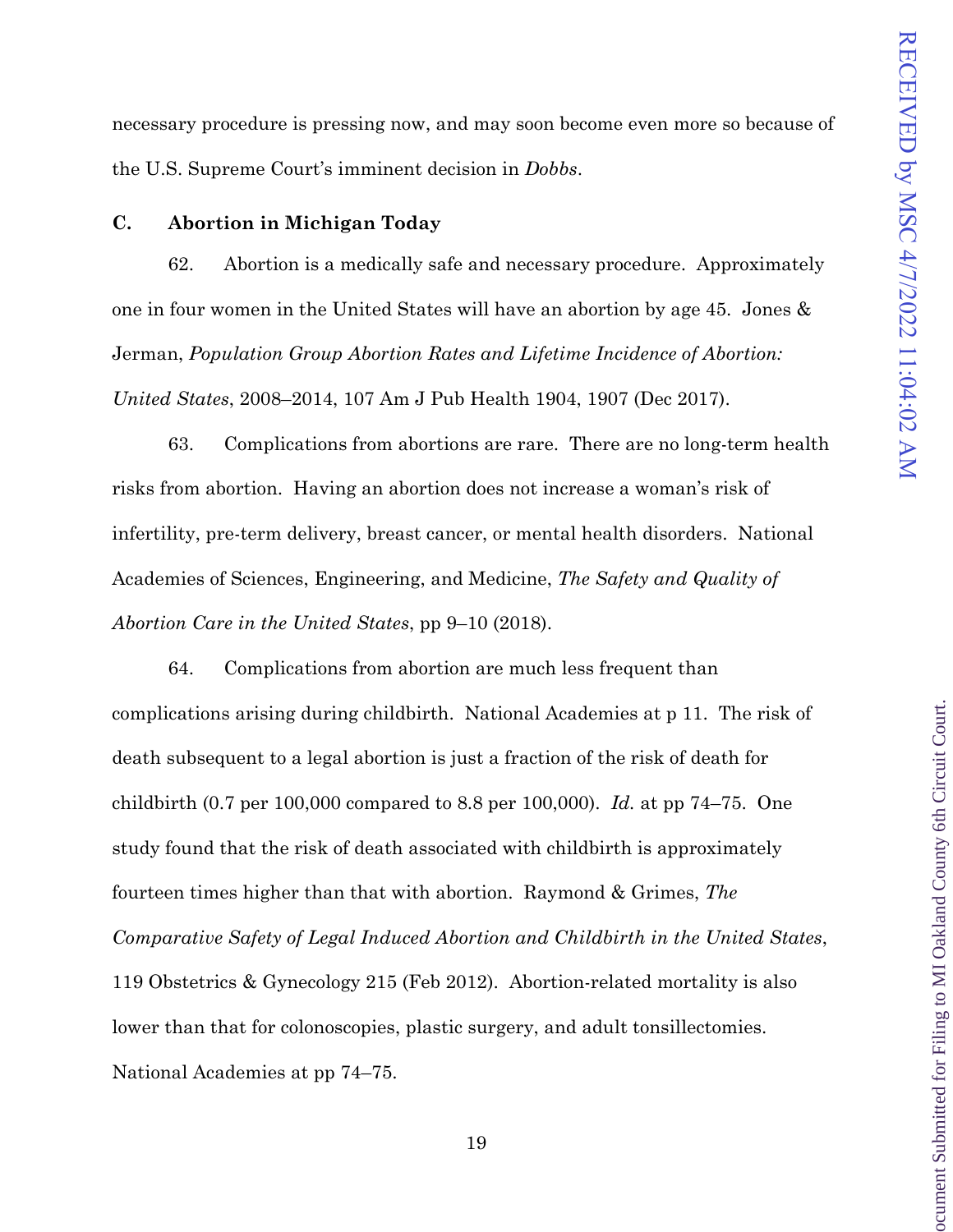65. In 2020, a total of 29,669 induced abortions were reported in Michigan. Michigan Dep't of Health & Human Servs, Induced Abortions in Michigan: January 1 through December 31, 2020 (June 2021).[1](#page-20-0) Eighty-nine percent of those abortions were performed in the first twelve weeks of gestation. *Id.*

66. The Michigan Department of Health and Human Services has acknowledged that the vast majority of abortions in the state contain no immediate complications. Of the 29,669 induced abortions in Michigan in 2020, just seven immediate complications were reported. The Department reports that the average three-year rate of complications between 2017 and 2019 was 3.5 per 10,000 induced abortions: just 0.035%. Michigan Dep't of Health & Human Servs, Induced Abortions, at p 2.

67. Michigan women decide to end pregnancies for a variety of reasons. Some decide that it is not the right time to have a child or to add to their families; some end a pregnancy because of a severe fetal anomaly; some choose not to carry a pregnancy to term because they have become pregnant as a result of rape or incest; some choose not to have biological children; some end a pregnancy because they cannot financially support a child; and for some, continuing with a pregnancy could pose a significant risk to their health.

68. The denial of abortion harms Michigan women. Women who are denied an abortion must endure comparatively greater risks to their health from

<span id="page-20-0"></span>\_\_\_\_\_\_\_\_\_\_\_\_\_\_\_\_\_\_\_\_\_\_\_\_\_\_\_\_\_

<sup>1</sup> https://www.mdch.state.mi.us/osr/abortion/Tab\_A.asp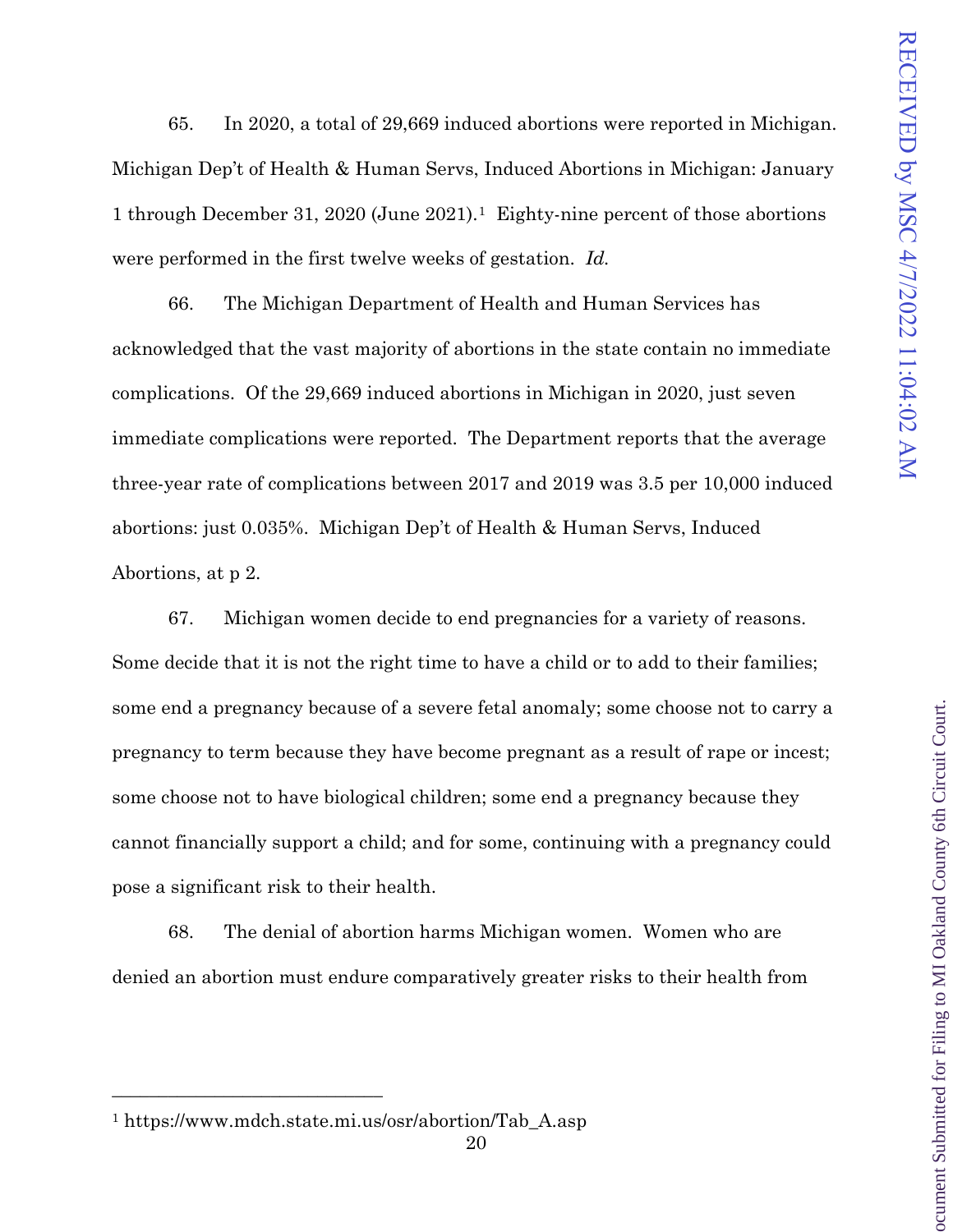ocument Submitted for Filing to MI Oakland County 6th Circuit Court

continued pregnancy and childbirth, may lose educational opportunities, may face decreased opportunities to advance their careers, and are more likely to experience economic insecurity and raise their children in poverty. And if Michiganders are required to seek abortions outside the state, they would face substantially greater expenses and lost income from time away from work or home.

69. Women who are denied an abortion face a "large and persistent . . . . increase in financial distress" following the denial of care. They experience more past-due debt and are more likely to experience bankruptcy and eviction. See Miller, Wherry, Greene Foster, *The Economic Consequences of Being Denied an Abortion*, National Bureau of Economic Research (Working Paper 26662 Jan 2022) p 36. They may also face increased pressure to stay in contact with violent or abusive partners, which puts both women and children at risk.

70. Women who are denied access to safe and legal abortions will still terminate unintended pregnancies, possibly through unsafe methods. Those who are forced to carry their pregnancies to term face risks in childbirth, and these risks are greater for women of color, especially Black women. Reducing or eliminating access to legal abortion, then, will increase pregnancy-related deaths. See Stevenson, *The Pregnancy-Related Mortality Impact of a Total Abortion Ban in the United States: A Research Note on Increased Deaths Due to Remaining Pregnant*, Demography (2021).

71. To participate fully and equally in society, Michigan women need access to abortion. Michigan women deserve the freedom and autonomy to plan their lives knowing that they have access to a common, safe, and key component of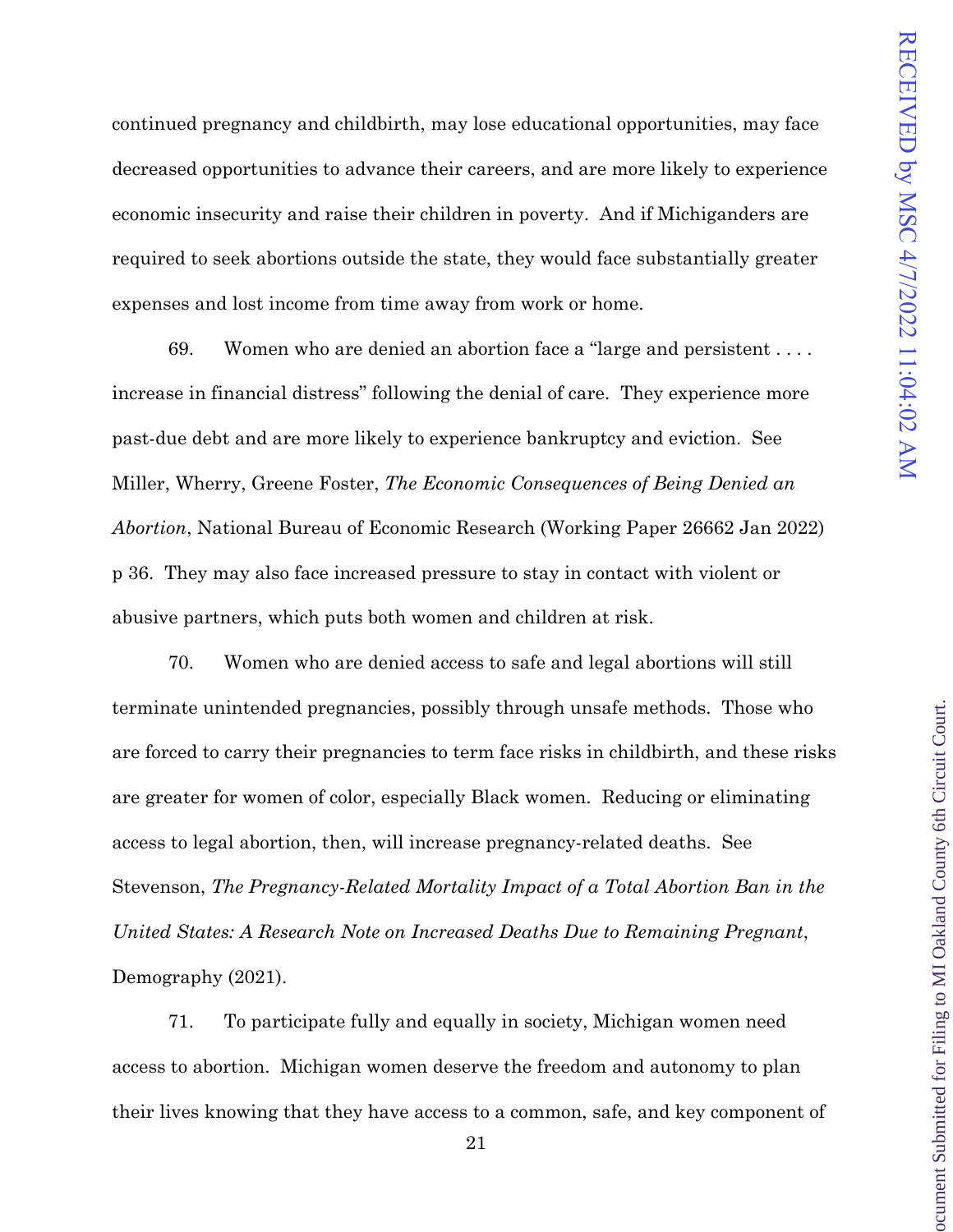reproductive healthcare. They deserve to make their own decisions about relationships, partnerships, employment, education, healthcare, and family planning without restrictive laws that put their health and well-being at risk. They deserve freedom and autonomy over their bodies and futures.

72. There are 27 medical providers in Michigan that provide abortions. Fifteen provide surgical abortions and all 27 provide medication abortions.

73. These 27 providers provide abortions in the face of a number of burdensome and medically unjustified regulations that Michigan state law imposes in spite of the safety of abortion procedures. For example, an outpatient facility that performs 120 or more abortions per year and publicly advertises outpatient abortion services must be licensed as a freestanding surgical outpatient facility. MCL 333.20115(2). And each freestanding surgical outpatient facility must have an agreement with a nearby licensed hospital to provide for emergency admission of patients. MCL 333.20821I. See generally State Facts About Abortion: Michigan, Guttmacher Institute (Jan 2022).

74. The Michigan Supreme Court last opined on the constitutionality of MCL 750.14 in 1973. Much has changed since that time.

75. The U.S. Supreme Court and other federal courts have upheld abortion regulations that are inconsistent with the right to abortion articulated by *Roe*. In addition, the Supreme Court, in recent years, has created uncertainty about whether the federal right to abortion is settled law by granting certiorari in cases that appear to be governed by existing precedent, including *Dobbs*.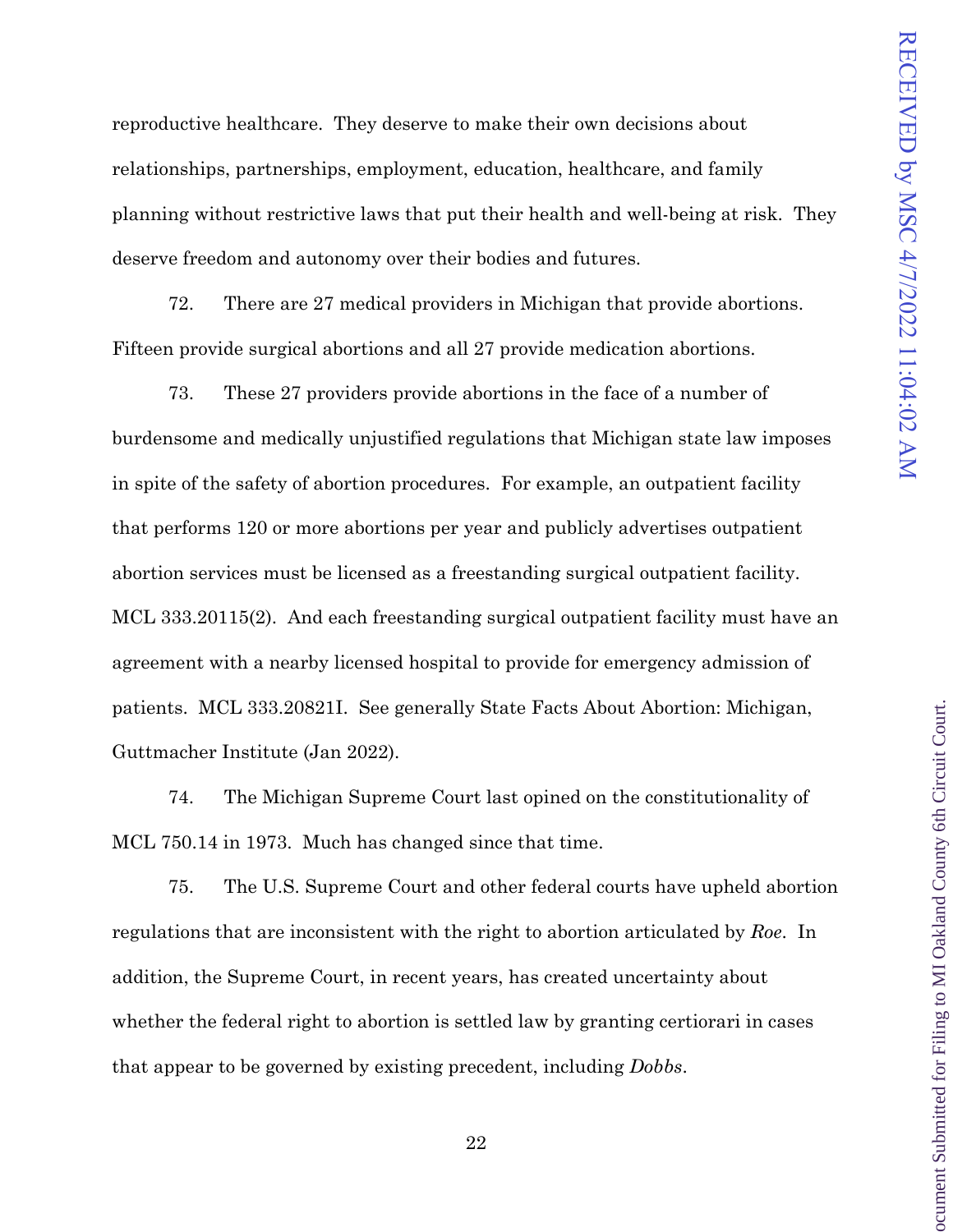76. The Michigan Court of Appeals has held that the Michigan

Constitution does not protect the right to abortion. *Mahaffey*, 222 Mich App at 336. But the Michigan Supreme Court has never addressed the question.

77. Because the federal right to abortion has been undermined and because the Michigan Supreme Court has never opined on whether, contrary to the Court of Appeals, the Michigan Constitution protects the right to abortion, there is substantial ambiguity about what MCL 750.14, as construed by *Bricker*, prohibits. And there is substantial ambiguity about what, if anything, MCL 750.14 *can* prohibit consistent with the Michigan Constitution's Due Process and Equal Protection Clauses.

78. This ambiguity would be clarified by a holding that MCL 750.14 is unconstitutional under the Michigan Constitution. There is a present need for such clarification, and likewise a pronounced imminent need in light of the possibility of changes to the federal right to abortion in *Dobbs*.

#### **Count I: Violation of Article 1, § 17 of the Michigan Constitution**

79. The Governor hereby repeats, realleges, and reiterates each and every allegation in the preceding paragraphs as if fully restated herein.

80. The Due Process Clause of the Michigan Constitution protects the right to privacy, which includes a right to abortion.

81. The right to privacy has a long pedigree in Michigan. The Michigan Supreme Court has "recognized privacy to be a highly valued right" since 1881. *Advisory Opinion on Constitutionality of 1975 PA 227 (Questions 2-10)*, 396 Mich 465, 504 (1976), citing *De May v Roberts*, 46 Mich 160 (1881). The Due Process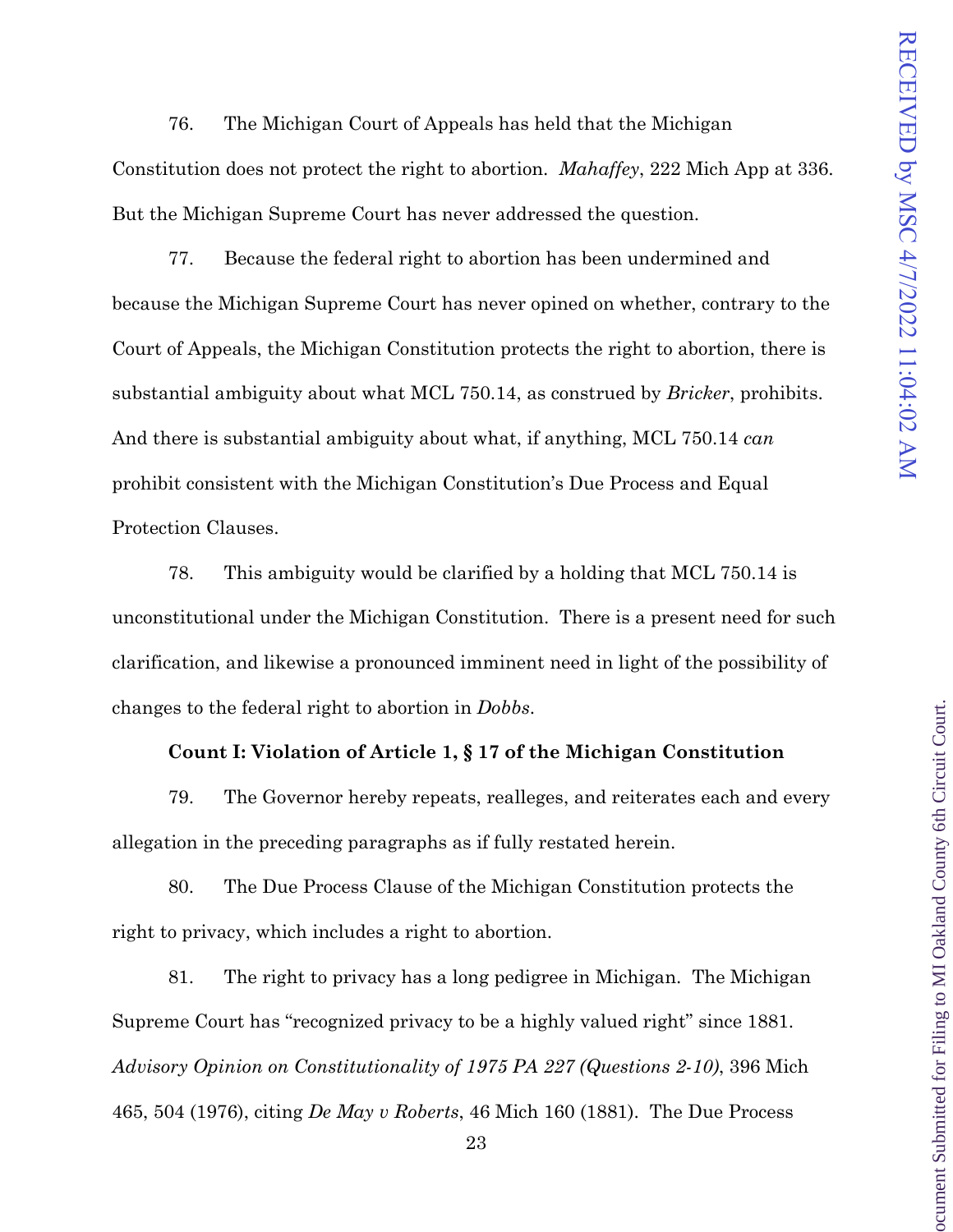ocument Submitted for Filing to MI Oakland County 6th Circuit Court

Clause in the 1963 Constitution provides that "[n]o person shall . . . be deprived of life, liberty or property, without due process of law." Const 1963, art 1, § 17. This clause includes a right to privacy. See, e.g., *Advisory Opinion on Constitutionality of 1975 PA 227 (Questions 2-10)*, 396 Mich at 504 ("No one has seriously challenged the existence of a right to privacy in the Michigan Constitution  $\dots$ ").

82. The right to privacy is also guaranteed by the Unenumerated Rights Clause, which protects rights retained by the people that are not otherwise enumerated in the Michigan Constitution. Const 1963, art 1, § 23. *See* 2 Official Record, 1961 Constitutional Convention, p 3365 (stating that § 23 is "taken from the 9th amendment to the U.S. Constitution" and "recognizes that no Declaration of Rights can enumerate or guarantee all the rights of the people"); see also *Advisory Opinion on Constitutionality of 1975 PA 227*, 396 Mich at 505 (recognizing a right to privacy in art. 1 of the Michigan Constitution, analogous to the federal right derived, in part, from the Ninth Amendment).

83. The right to bodily integrity, a component of the right to privacy, protects against "compelled intrusion into the human body." *Missouri v McNeely*, 569 US 141, 159 (2013). " '[N]o right is held more sacred, or is more carefully guarded by the common law, than the right of every individual to the possession and control of his own person, free from all restraint or interference of others, unless by clear and unquestionable authority of law.' " *Mays v Snyder*, 323 Mich App 1 (2018) (quoting *Union Pacific R Co v Botsford*, 141 US 250, 251 (1891)), *aff'd Mays v Governor of Michigan*, 506 Mich 157 (2020); cf. *Schmerber v California*, 384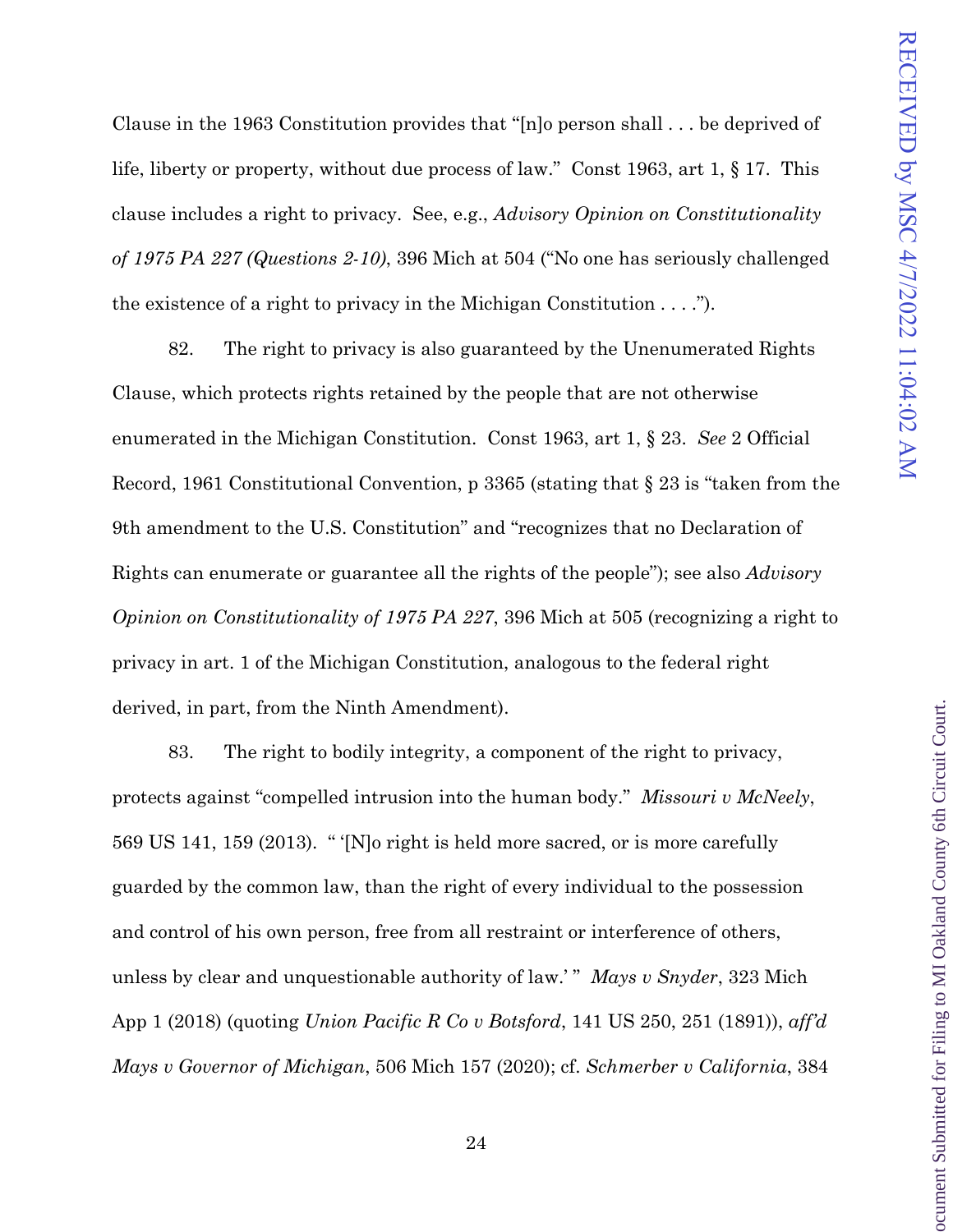US 757, 772 (1966) ("The integrity of an individual's person is a cherished value of our society.").

84. The rights to privacy and to bodily integrity protect the right to abortion.

85. MCL 750.14 violates Michiganders' constitutional right to abortion.

86. There is substantial uncertainty as to what MCL 750.14 now prohibits and will prohibit, creating uncertainty for Michigan women about the scope of their right to reproductive freedom and whether that right will continue to be protected.

87. The possibility of enforcement of MCL 750.14 by Defendants is chilling the exercise of the constitutional right to abortion.

88. The Court must clarify the due process right to abortion under the Michigan Constitution to preserve Michigan women's exercise of that right.

#### **Count II: Violation of Article 1, § 2 of the Michigan Constitution**

89. The Governor hereby repeats, realleges, and reiterates each and every allegation in the preceding paragraphs as if fully restated herein.

90. The Michigan Constitution provides that "[n]o person shall be denied the equal protection of the laws." Const 1963, art 1, § 2.

91. Under the Equal Protection Clause of the Michigan Constitution, legislation that creates sex-based classifications, including pregnancy-based classifications, is subject to heightened scrutiny.

92. The Equal Protection Clause "requires that all persons similarly situated be treated alike under the law." *Shepherd Montessori Ctr Milan v Ann Arbor Charter Twp*, 486 Mich 311, 318 (2010). "When reviewing the validity of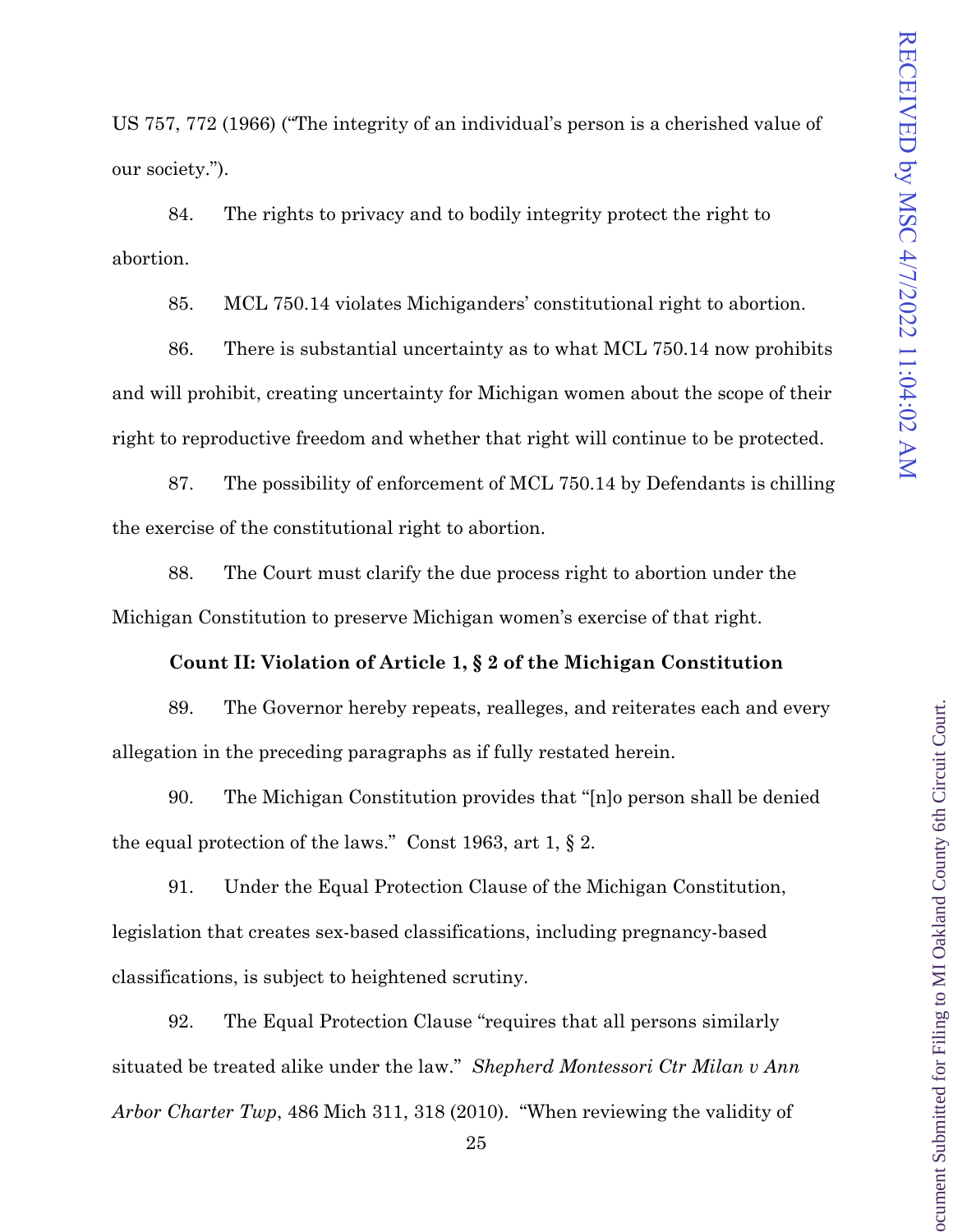ocument Submitted for Filing to MI Oakland County 6th Circuit Court

state legislation or other official action that is challenged as denying equal protection, the threshold inquiry is whether plaintiff was treated differently from a similarly situated entity." *Id.*

93. Where legislation creates a classification based on gender, it is subject to an intermediate level of scrutiny ("heightened scrutiny"). *People v Idziak*, 484 Mich 549, 570 (2009). "Under th[e heightened scrutiny] standard, a challenged statutory classification will be upheld only if it is substantially related to an important governmental objective." *Phillips v Mirac, Inc*, 470 Mich 415, 433 (2004).

94. Pregnancy-based classifications are sex-based classifications under Michigan's Equal Protection Clause because they are justified by physical differences between men and women.

95. MCL 750.14 is a sex-based classification.

96. MCL 750.14 cannot survive heightened scrutiny because its passage was rooted in a desire to control women and reinforce patriarchy and therefore is not substantially related to an important governmental objective.

#### **REQUEST FOR RELIEF**

For these reasons, Governor Whitmer respectfully requests that this Court:

A. Declare that the Due Process Clause of the Michigan Constitution protects the right to abortion.

B. Declare that MCL 750.14 violates the Due Process Clause of the Michigan Constitution.

C. Declare that MCL 750.14 violates the Equal Protection Clause of the Michigan Constitution.